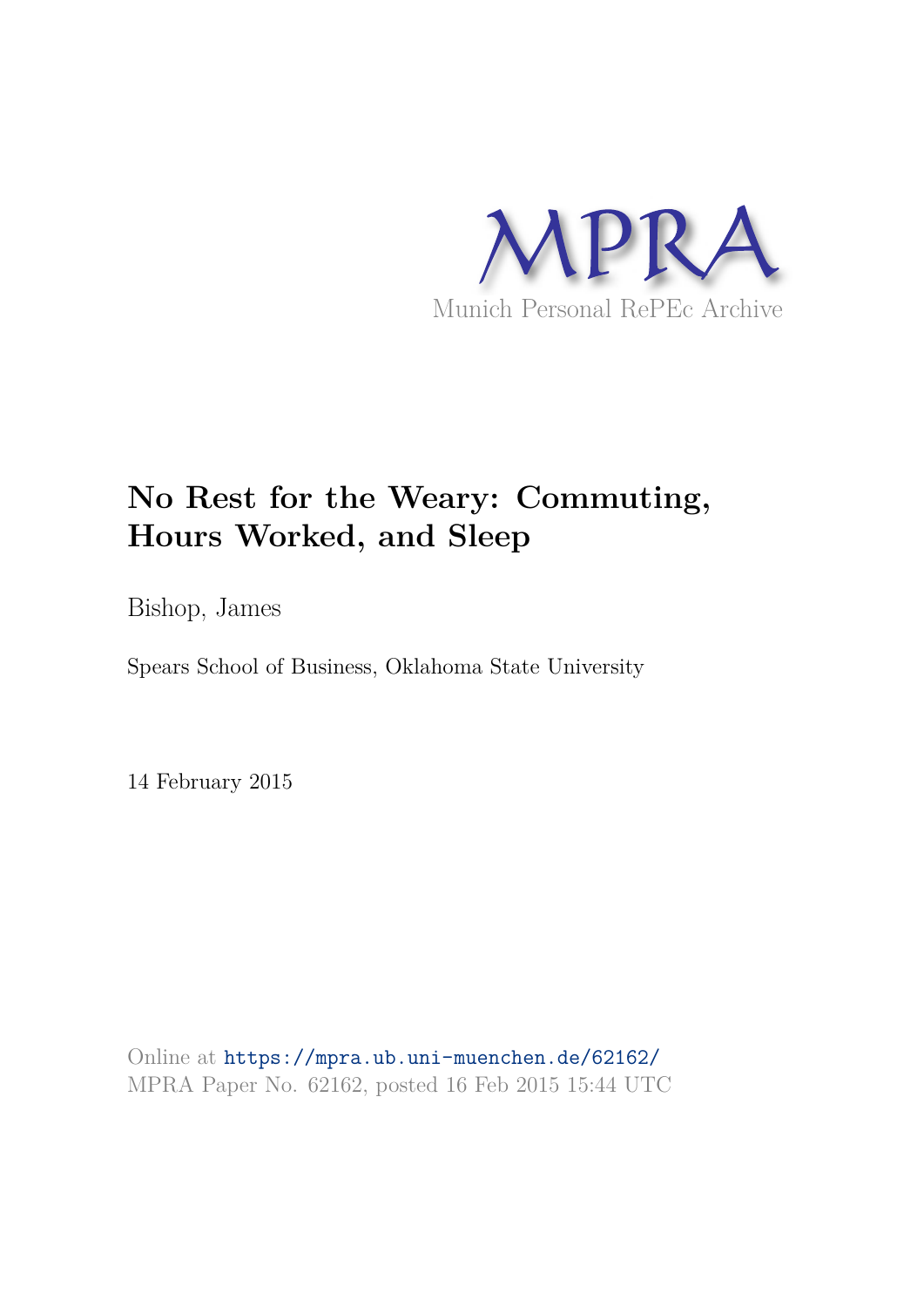## No Rest for the Weary: Commuting, Hours Worked, and Sleep

James M. Bishop<sup>a</sup>

February 14, 2015

#### Abstract

This paper is the first to combine data from large nationwide surveys to investigate how commuting and work hours affect sleep. I estimate that 11-21% of the marginal unit of time spent working and 22-30% of the marginal unit of time spent commuting replaces sleep. Controlling for these effects, commuting before 5 a.m. and after 9 a.m. each increase the likelihood of short sleep. I also find that time spent commuting and working and the prevalence of these strange commute times each contribute to unintentionally falling asleep at some time during the day, while early commuting in particular increases the likelihood of falling asleep while driving. Little of these effects are explained by reduced time spent sleeping, indicating that there are multiple biological channels through which commuting duration and timing impact road safety. None of these effects appear for non-workers as opposed to the employed, supporting the validity of the results. Overall, most of the effects are stronger for women than for men, though the prevalence of early commutes is particularly associated with less sleep among men.

JEL codes: R41, I15, J16

Keywords: Commuting; Sleep; Time Allocation; Gender

<sup>a</sup>Spears School of Business, Oklahoma State University. 201 Business Building, Stillwater, OK, U.S.A, 74078 Email: james.bishop@mail.okstate.edu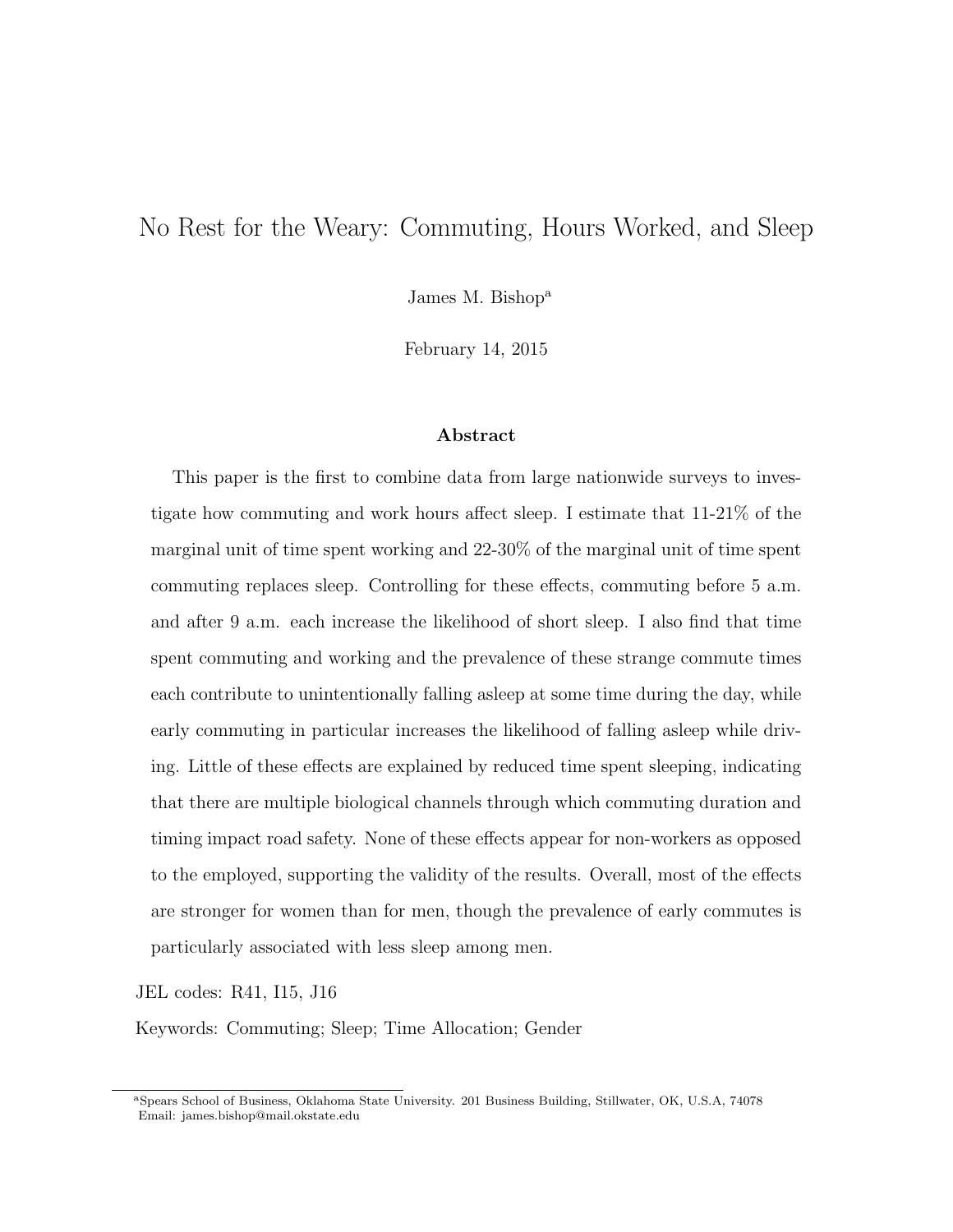### 1 Introduction

What are the relationships between time spent commuting, working, and sleeping? To explore this question, I combine health survey data on sleep behavior with commuting and working data at the county level. The results indicate that longer commutes, longer workweeks, and commutes that begin at more unusual times of the day raise the risk of short sleep and unintentionally falling asleep, and that these effects differ considerably between men and women.

A well-developed medical literature has established that short sleep is associated with long list of health risks, including obesity, diabetes, hypertension, and cardiovascular disease (Buxton and Marcelli 2010). Despite this, the incidence of short sleep among full-time workers in the U.S. has increased over previous decades (Knutson et al. 2006; Luckhaupt et al. 2010). Knutson et al. also find that, after adjusting for socioeconomic factors, there has been no such significant change for those that don't work full-time. Fundamental economic theory states that consumption of sleep, like any other good, should fall as its cost rises. It appears that critical opportunity costs of sleep arise particularly from work and related activities such as commuting.

Based on the American Community Survey (ACS) from 2006 to 2011, over 95% of workers commute in some fashion, and the average commute in the United States is around 25.5 minutes (McKenzie 2014). According to the National Household Travel Survey, commuting accounted for 28% of all vehicle miles traveled in the U.S. in 2009 (Santos et al. 2011). There is evidence that increased commuting has negative consequences for mental health (Turcotte 2011; Roberts et al. 2011) and physical health (Sugiyama et al. 2013; Ding et al. 2014), though how much of this occurs through loss of sleep as opposed to other channels is unclear. Further, these health effects do not necessarily translate into effects on overall well-being (Dickerson et al. 2014).

The relationship between commuting and sleep as competing uses of time is especially important because of the dangers of driving while sleep-deprived. A decrease in driving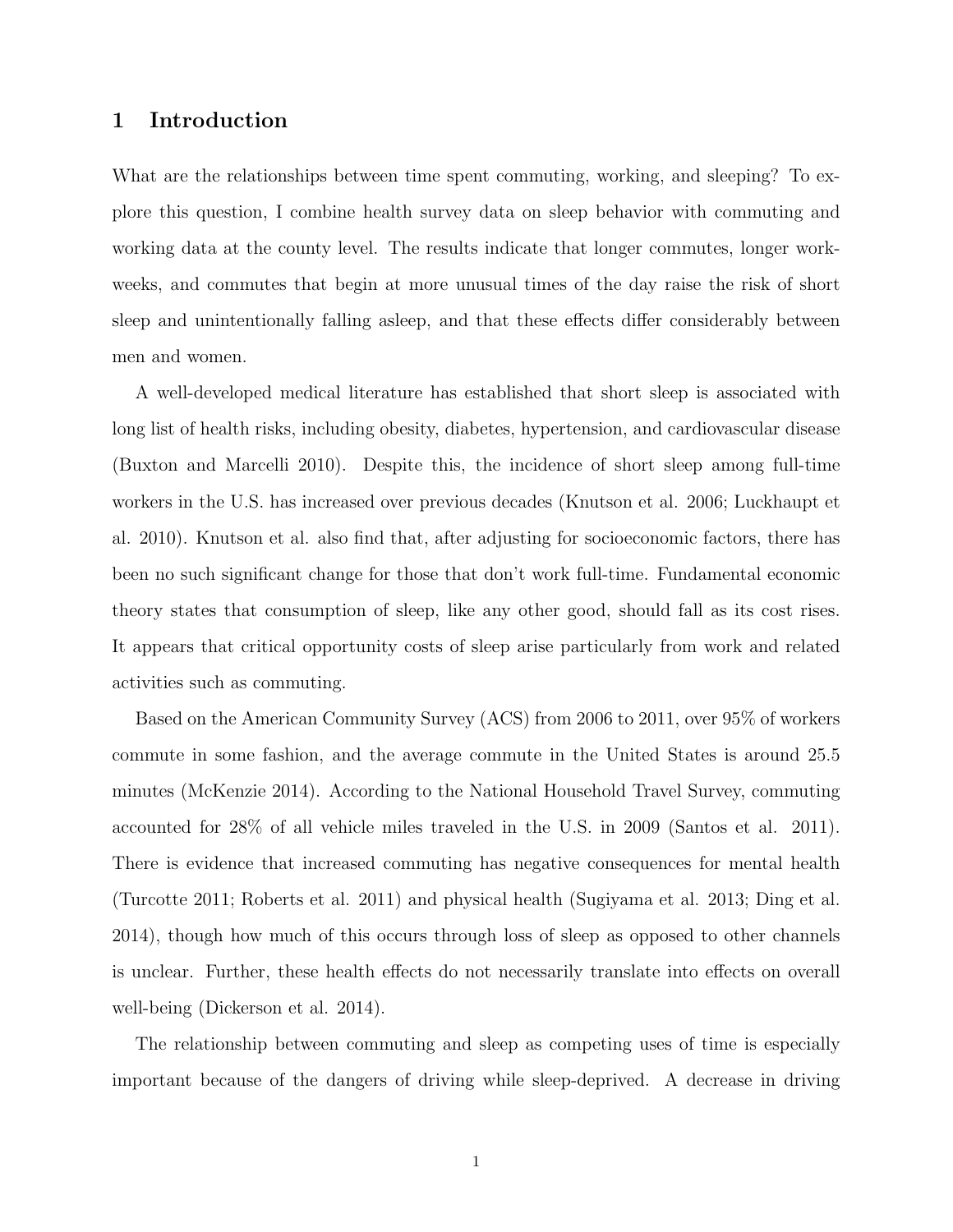performance due to a decrease in sleep time has been documented by laboratory experiments (Philip, et al. 2005) and occupational surveys (Scott, et al. 2007). MacLean et al. (2003) provide a review of the literature on sleep deprivation and driving safety. They note that sleepiness may be factor in up to 20% of motor vehicle accidents, and that prolonged wakefulness can have an effect on driving performance comparable to illegal levels of alcohol intoxication.

Independent of the amount of time devoted to sleep, driving ability has been shown to depend on time of day (Williamson et al. 2011). In particular, driving performance is impaired at early morning hours and in the early afternoon (Lenne et al. 1997), and crashes attributed to falling asleep occur primarily during these periods (Pack et al. 1995). Work schedules that move commute times to these periods can therefore be expected to increase the risk of motor vehicle accidents. "Strange hours" of work are especially prevalent in the U.S. relative to other countries, even after controlling for the number of hours worked (Hamermesh and Stancanelli 2014).

I estimate that 11-21% of the marginal unit of time spent working and 22-30% of the marginal unit of time spent commuting replaces sleep. Controlling for these effects, commuting before 5 a.m. and after 9 a.m. each increase the likelihood of short sleep. Further investigation shows that time spent commuting and working and the prevalence of these strange commute times each contribute to unintentionally falling asleep at some time during the day, while early commuting in particular increases the likelihood of falling asleep while driving. Little of these effects are explained by reduced time spent sleeping, indicating that there are multiple channels through which commuting behaviors impact road safety. None of these effects appear for non-workers as opposed to the employed, supporting the validity of the results. Overall, most of the effects are stronger for women than for men, though the prevalence of early commutes is particularly associated with less sleep among men.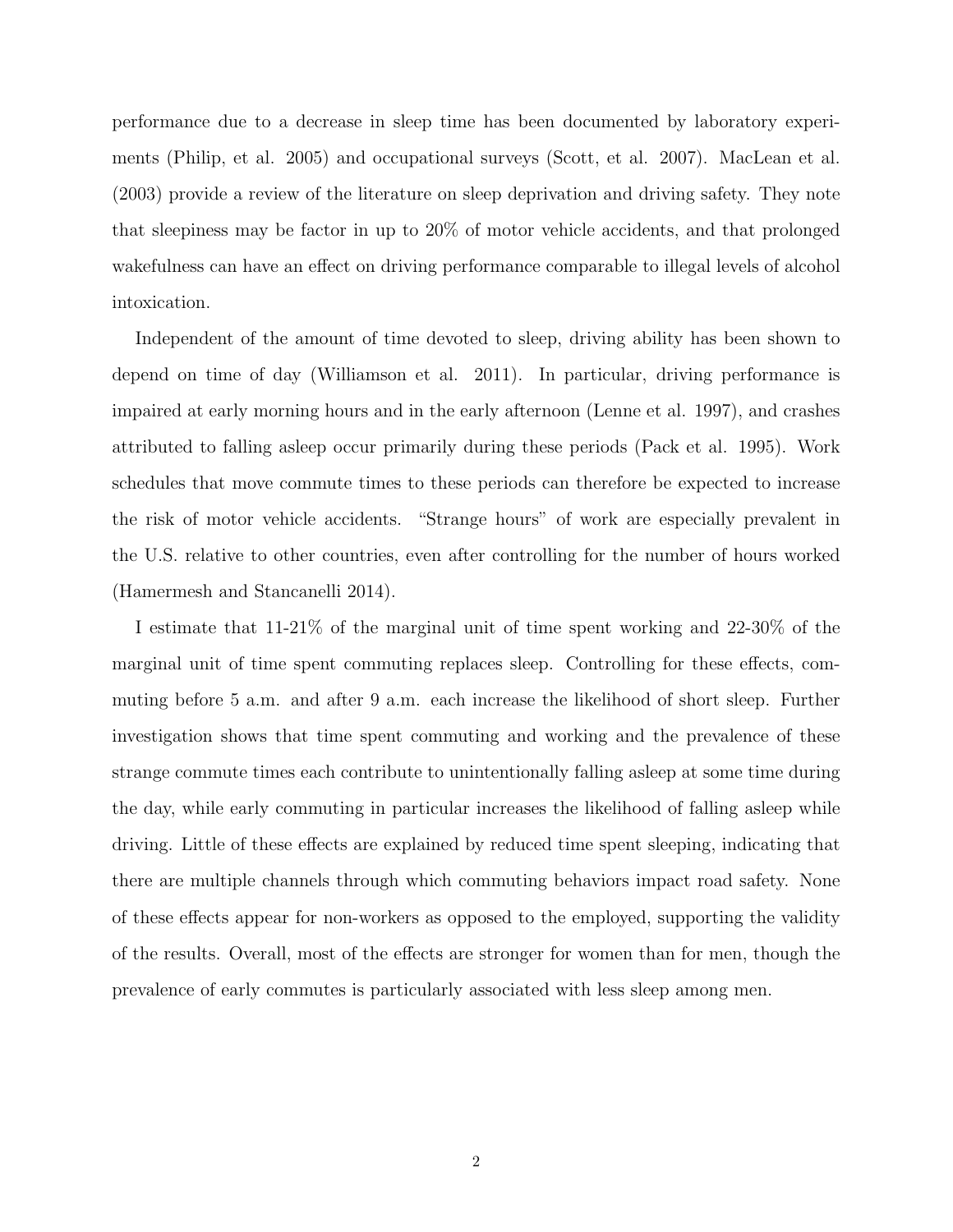## 2 Previous Literature

Becker (1965) famously developed a theory of time use, with implications for theories of commuting (Nelson 1977) and sleep (Biddle and Hamermesh 1990). Intuitively, an agent maximizes utility under a time constraint, such as 24 hours in a day, in the same way he does under a budget constraint. In fact, these two types of constraints can be represented by one equation as long as the time spent working is a choice variable. Thus, the fundamental economic theory on consumption and income is directly analogous to activity and time endowment. From this point of view, authors have investigated how commuting times affect choices between work and leisure (Ross and Zenou 2008; Van Ommeren and Gutierrez-i-Puigarnau 2011). Whether sleep is considered "leisure" depends on the definition (Aguiar and Hurst 2007), but it nonetheless represents a vital, universal, and extensive use of time.

Among the previous literature, this paper is most similar to Christian (2012), who estimates that 28-35% of additional commuting time would have otherwise been spent sleeping. On the topic of early and late commutes, the most similar work is Basner et al. (2014), who show that starting work or educational training one hour earlier is associated with 20 fewer minutes of sleep. These and other studies of sleep time such as Knutson et al. (2006) and Basner et al. (2007) primarily use the American Time Use Survey (ATUS).<sup>1</sup> Studies of non-market activities such as sleep rely on the level of detail unique to time use surveys such as the ATUS (Aguiar and Hurst 2007). In particular, the ATUS is the largest sample that contains individual-level observations of both sleeping and commuting time. A subsample of the Current Population Survey has participated in the ATUS each year since 2003. Participants are asked to report what they did each minute for 24 hours starting at 4 a.m. of the day prior to the survey. Each activity is recorded in one of 431 categories, including working, traveling to and from work, and sleeping. However, there are multiple difficulties associated with using the ATUS or other time use surveys.

Most importantly, time use surveys have small samples relative to other nationwide sur-

<sup>&</sup>lt;sup>1</sup>Time use surveys from other nations have been used, but none are as common as the ATUS. For example, Chatzitheochari and Arber (2009) use the 2000 United Kingdom Time Use Survey to examine relationships between working time, shift work, and sleeping time, and Szalontai (2006) uses a time use survey from South Africa to show that sleeping time has an inverse relationship with economic opportunities.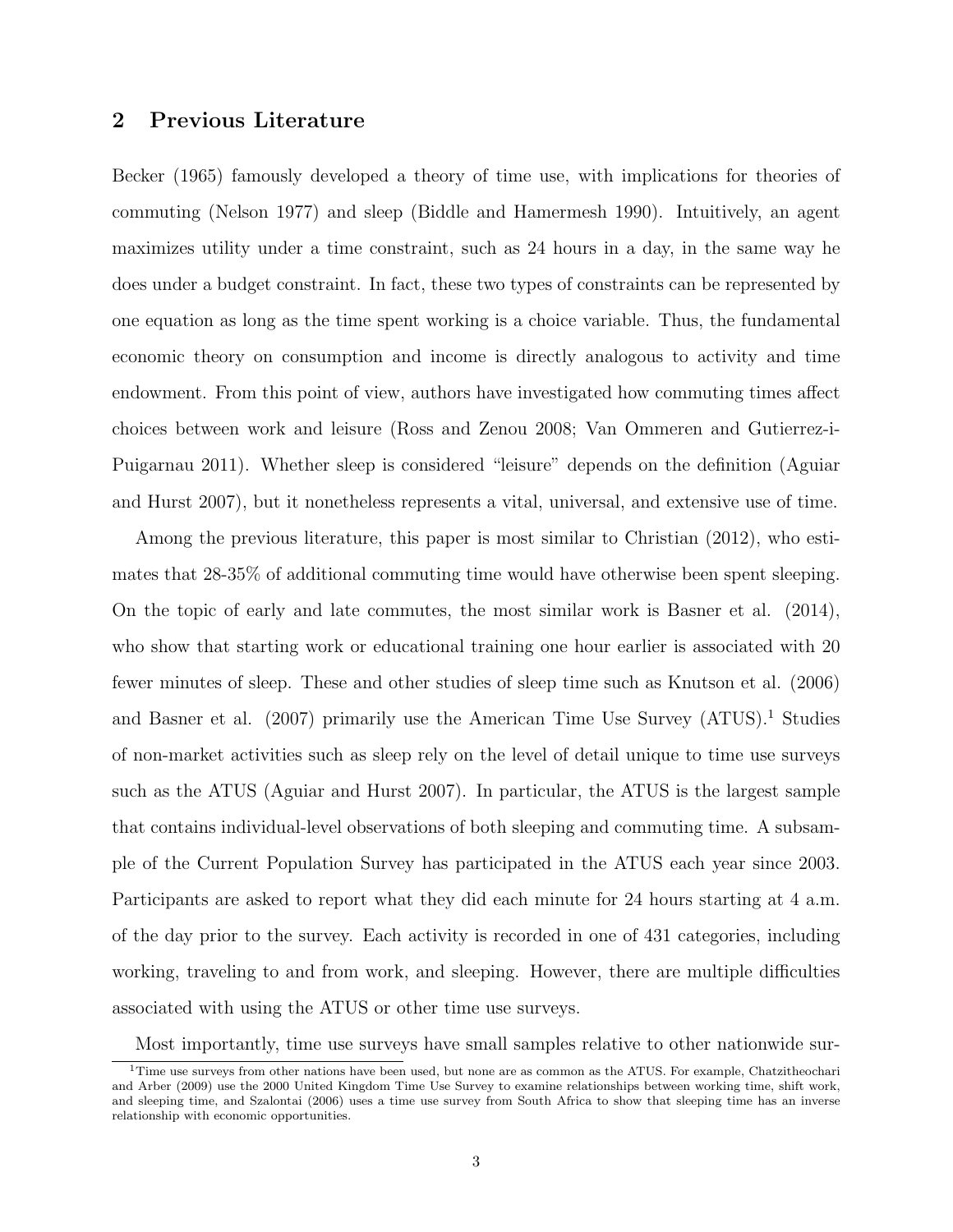veys, and thus allow only coarse regional distinctions. Aguiar et al. (2013) merge state-level unemployment data with the ATUS to measure how work hours lost during the Great Recession were replaced by a comprehensive list of activities, including sleep. Antillon et al. (2014) focus specifically on the relationship between state unemployment and ATUS-observed sleep time. Brochu et al. (2012) perform a similar analysis with Canadian time use data and unemployment at the province level. Each paper provides evidence that sleep time is countercyclical, but each is restricted by the nature of time use surveys to a highly aggregated regional measure of business cycles. In this paper, I am able to match county-level variables to individually reported sleep durations. While I am interested in commuting and work hours, I am also able to include unemployment rates among other controls at the county level.

A problem with the ATUS specific to the topic of sleep concerns the start and end times of the diary day. Because the time diary begins and ends at 4 a.m., few continuous sleep durations are actually observed.<sup>2</sup> The number of minutes of sleep observed over the diary is usually the sum of time slept since 4 a.m. in the morning and time slept from some bedtime until 4 a.m. the following night. In other words, most diary days are bookended by separate periods of sleep. If individuals have very regular sleep schedules, then this sum is representative of daily sleep time, but this is a strong assumption to make, especially for days around weekends or holidays.

Another issue is that the variables of interest may be endogenous. This is true for commuting variables if those with a weaker preference for sleep or sleep regularity sort into areas or occupations with longer or more irregular commutes. Similarly, light sleepers may disproportionately choose jobs with longer hours. Since preference for sleep cannot be observed in the cross-sectional data, the results may be biased.

Since few other surveys ask about both driving and sleeping time, these issues have remained in the literature. One exception is Ding et al. (2014), who use a health survey conducted in New South Wales, Australia to examine relationships between driving time and

<sup>2</sup>This is identically the case for the time use subsample of the Canadian General Social Survey and the 2000 UK Time Use Survey.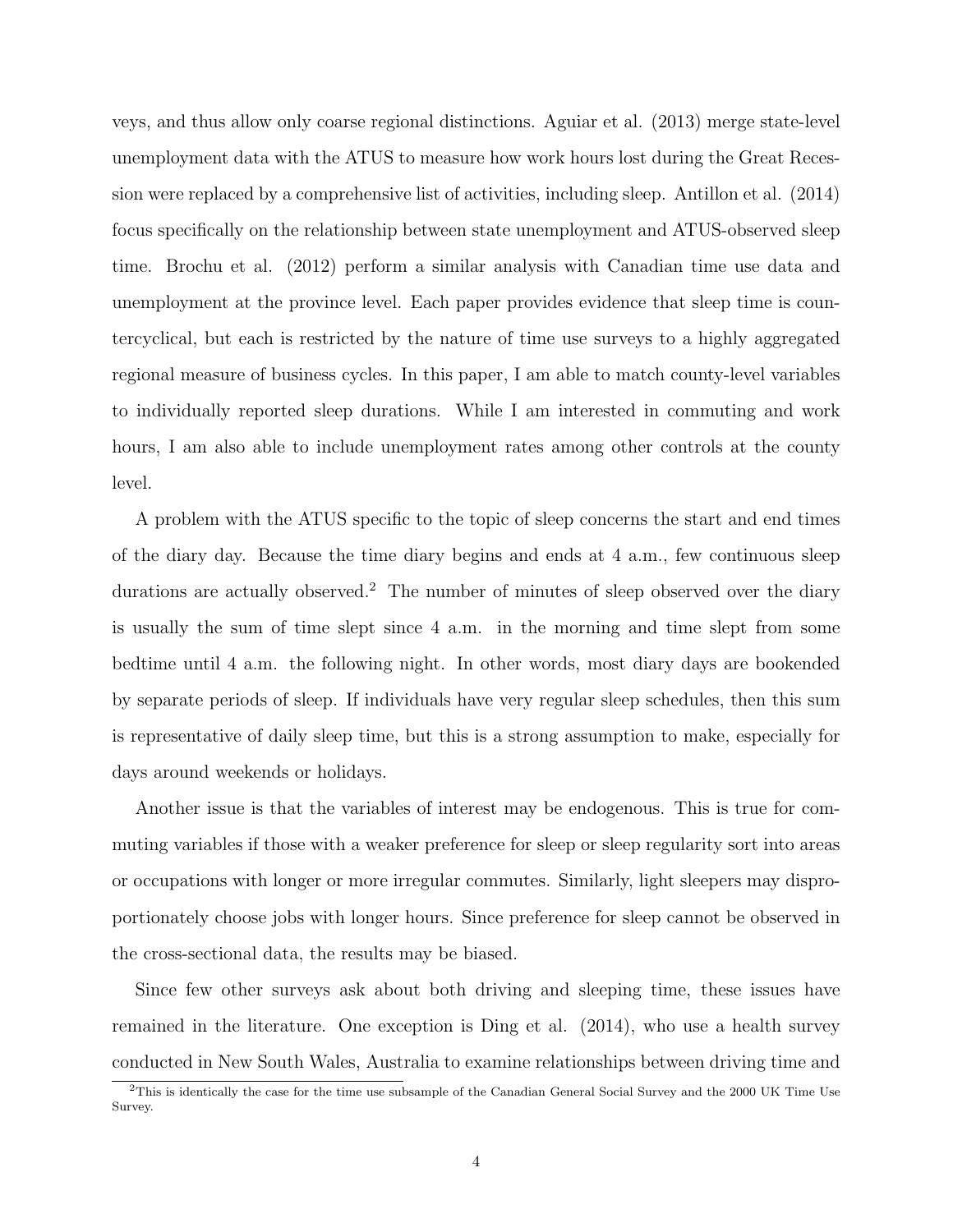health behaviors, including sleep. Their analysis is limited to a binary variable for insufficient sleep (defined to be fewer than seven hours) and four intervals (0-30 minutes, 31-60 minutes, 61-120 minutes, and 120 minutes or more) for the answer to the question "About how many hours in each 24 hour day do you usually spend driving?" Monaco et al. (2005) use a survey of truck drivers to show that longer hours of driving are associated with decreased sleep time and increased risk of falling asleep while driving. By nature, their sample is restricted to a special case where driving and working are one and the same.

The Behavioral Risk Factor Surveillance System (BRFSS) in the United States offers suitable information on sleep for the general population, but lacks information on commuting and working. This paper introduces the solution of complementing the BRFSS data with county-level data from the ACS. This novel approach provides many advantages over time use data. First, it removes bias due to within-county sorting based on individual preferences. Second, it provides sleep-related outcomes besides time spent sleeping. Third, it allows for county-level controls. Fourth, it provides a larger sample. Aggregation does not introduce any bias to the results, but has the disadvantage of decreased precision. This is counteracted by a larger sample size and does not prevent me from obtaining statistically significant results.

#### 3 Data

#### 3.1 BRFSS individual responses

The BRFSS is an annual nationwide telephone survey overseen by the Centers for Disease Control and Prevention. The BRFSS sleep data come from the optional "inadequate sleep" survey module that was conducted from 2009 to 2012. BRFSS optional modules are sets of questions on specific topics that states (and Washington D.C. and Puerto Rico) may choose to include in their surveys in a given year. Table 1 summarizes regional participation from 2009 to 2012, unlisted states having not participated.<sup>3</sup> No state participated in the module for all four years, and most only participated for one year. New York, California,

<sup>3</sup>Puerto Rico participated in the module in 2012, with 1777 employed respondents, but I chose to exclude them from the sample.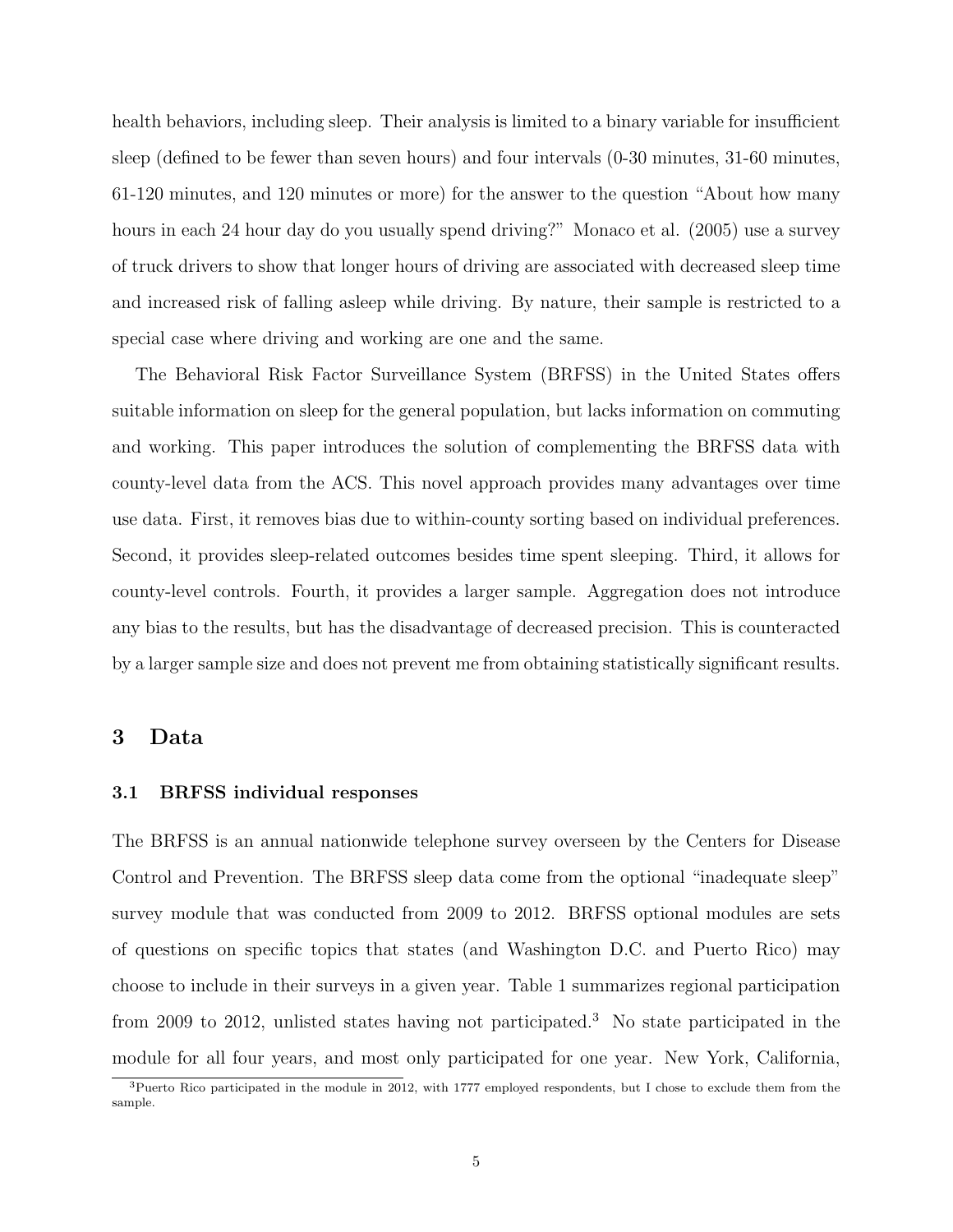Pennsylvania, Florida, and Texas, and thus some of the longest mean commutes in the U.S., are absent from the sample.

I consider four questions from the sleep module. The first asks "On average, how many hours of sleep do you get in a 24-hour period? Think about the time you actually spend sleeping or napping, not just the amount of sleep you think you should get."<sup>4</sup> The distribution of responses is presented in Figure 1. For this question, the respondent is not instructed to give a whole number of hours, but the survey proctor is instructed to round the response to the nearest hour. Still, reported sleep time compares reasonably with a normal distribution. 36.1% reported sleeping 6 or fewer hours per day, which I define as "short sleep."

Figure 2 presents the distribution of responses to the question "During the past 30 days, for about how many days did you find yourself unintentionally falling asleep during the day?" 71.3% of the responses are zeroes and only 8.8% of responses exceed five days. The lack of variation in positive responses diminishes the potential value of a count model for this variable.

A third question from the module asks "During the past 30 days, have you ever nodded off or fallen asleep, even just for a brief moment, while driving?" 56,962 employed respondents responded either yes or no, with 2,153 of these respondents, or about 3.9%, admitting to falling asleep while driving in the past 30 days.<sup>5</sup> This statistic should be interpreted with caution. Drivers that are judged to have fallen asleep just prior to a crash often deny having done so, and laboratory studies show that most people who fall asleep for no longer than a few minutes honestly fail to acknowledge it (Horne and Reyner 1999). Not only should 3.9% be interpreted as a lower bound, but relatively weak estimated effects on this variable should not be taken as a lack of an effect on road safety, especially with contrasting evidence for unintentionally falling asleep some time during the day.

The last question I consider asks "During the past 30 days, for about how many days have you felt you did not get enough rest or sleep?" Besides being part of the sleep module

<sup>&</sup>lt;sup>4</sup>This question became a core survey question in 2013. However, 2013 is the first year of the BRFSS for which sub-state geography is not identified for the sake of confidentiality.

<sup>5</sup>This is after removing from the sample the 584 respondents who reported not having a driving license or otherwise not being a driver.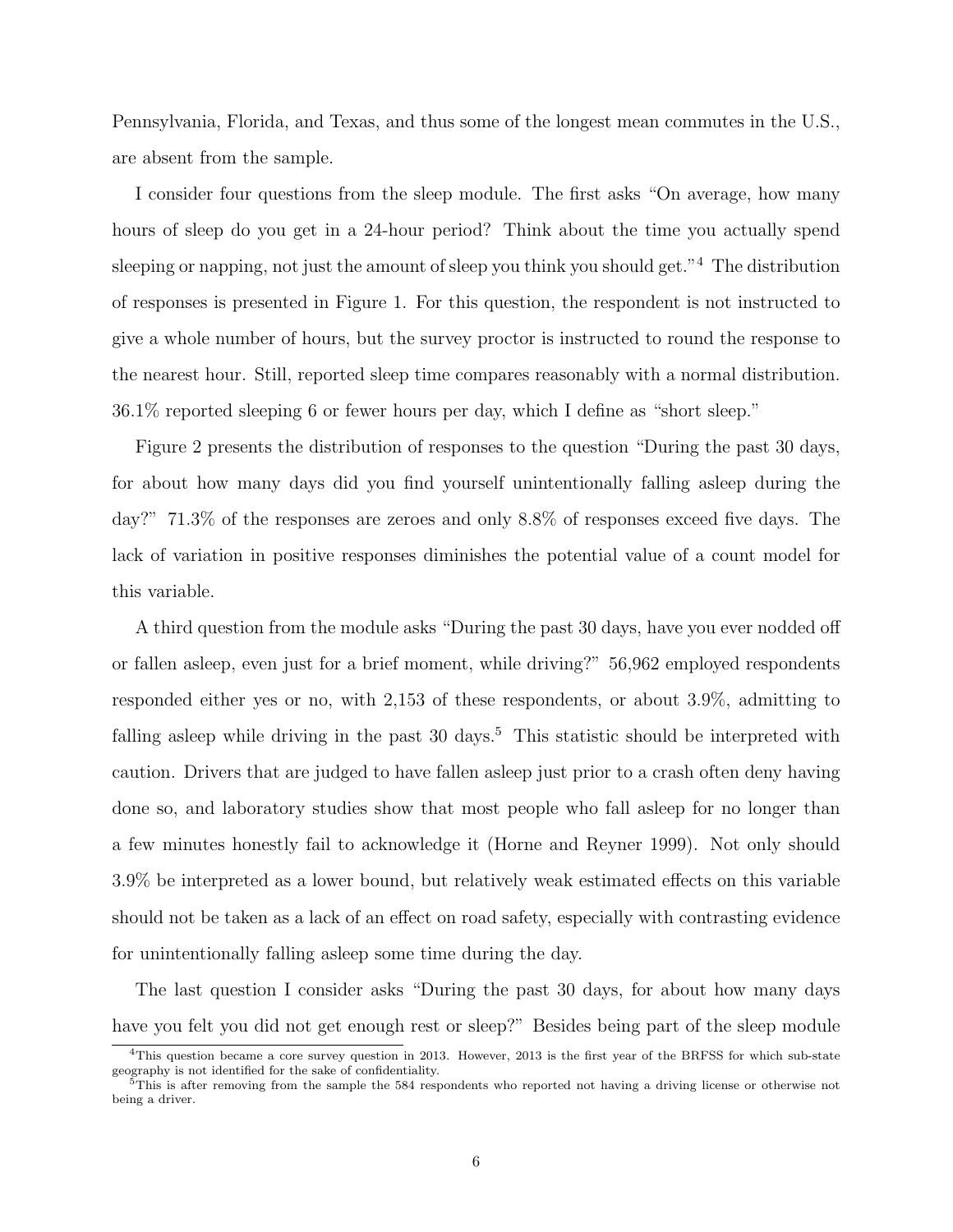in 2011 and 2012, this question was also part of the core survey in 2008, 2009, and 2010. These three years of the BRFSS offer about ten times the sample size compared to the four years of the sleep module. Responses to this question from employed respondents over the three-year period are presented in Figure 3. 26.8% of respondents reported getting enough sleep every night in the past month. Though in general one could consider a count model for an answer in this format, the strong response bias toward multiples of five days suggests that this would be inappropriate.

The advantage of larger and geographically broader sample size is diminished by the subjective nature of this question. This question relies on the respondent's definition of "enough sleep." Thus, of the four questions described, I consider it to be the least informative about sleep and sleep-related safety.

#### 3.2 ACS county-level variables

The BRFSS does not provide data on commuting. To solve this issue, I use county-level means from the 5-year American Community Survey sample from 2008-2012. Assuming that a day of commuting involves one trip to work and another equally long trip back home, I double the commute time variable to represent daily travel time.

I also obtain county-level population sixteen years and older, population density, labor force participation, and unemployment from the same sample. <sup>6</sup> These county-level controls are a luxury not offered by the ATUS. In addition to mean commuting time, I include mean weekly hours worked and two measures of "strange hours" as variables of interest. For the latter, I use the percentage of commuters that depart home after or at midnight and before 5 a.m., and the percentage that depart after or at 9 a.m. and before midnight. I refer to these two variables as "early commutes" and "late commutes," respectively.

Table 2 summarizes the ACS data separately for the two BRFSS samples for employees and non-workers. The employee and non-worker subsamples are conveniently similar in size. Non-workers tend to live in less populated areas with lower labor force participation

 $6$ Weekly hours worked are averaged over all workers, non-workers excluded.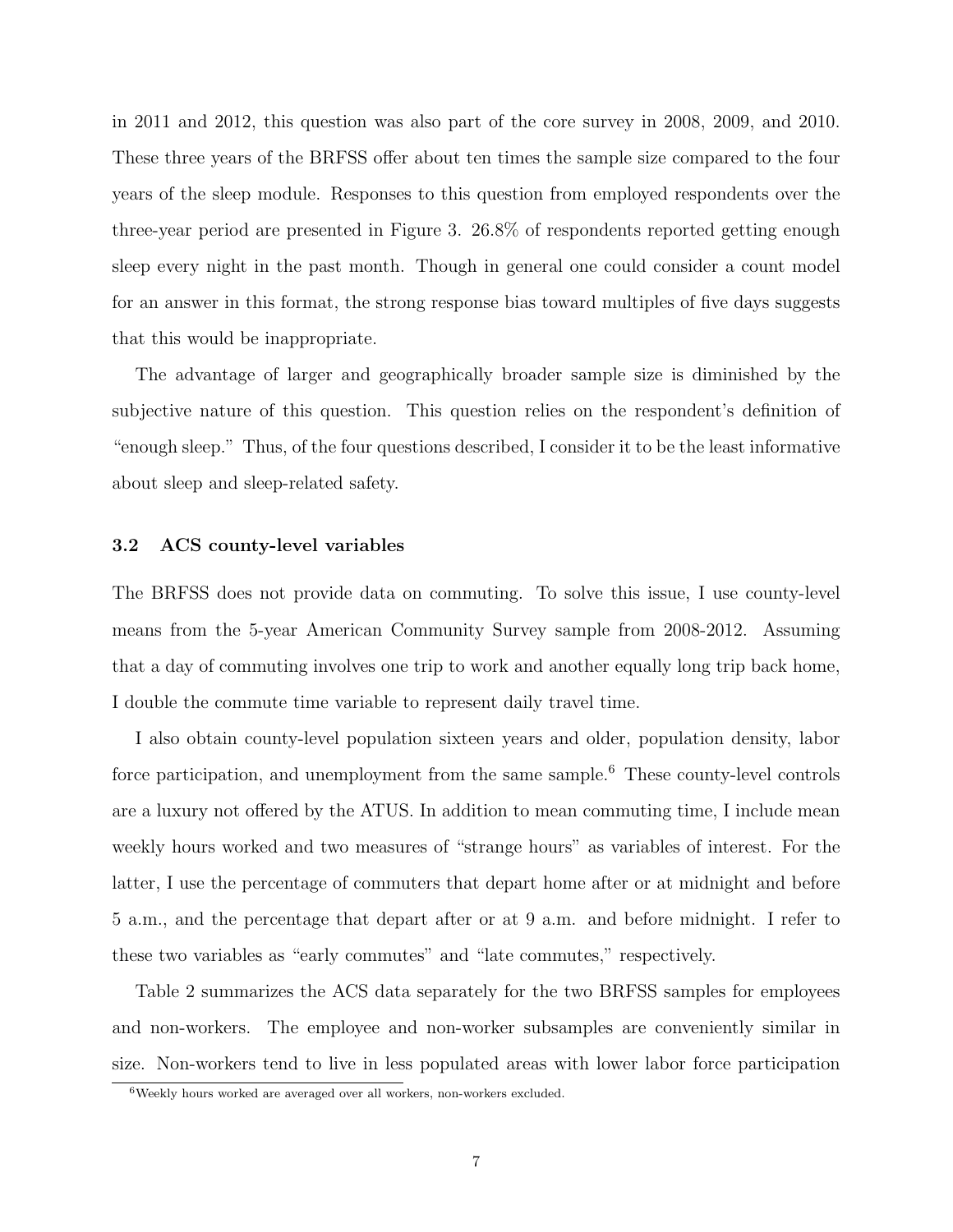and higher unemployment rates, but the differences are small. The sleep module and core sample means are practically the same; though it excludes some of the largest cities in the U.S., the sleep module sample is reasonably representative of the nation.

## 4 Methodology

#### 4.1 Specifications

I regress the BRFSS sleep question responses on the ACS county-level variables and a set of individual level controls that may influence sleep behavior. Specifically, I include dummy variables for the month of the survey, marital status, education, sex, race, the presence of one, two, or three or more children in the household, and intervals for income and age.

Each of these four variables of interest (commute time, early commutes, late commutes, and hours worked) are expected to negatively affect sleeping time and increase the likelihood and frequency of unintentionally falling asleep. Commuting time and weekly work hours represent opportunity costs of sleep, while strange departure times interfere with the body's circadian rhythm. There is a large medical literature on the biological reasons for sleep difficulty as a result of irregular work hours, such that the existence of "Shift Work Sleep Disorder" is well-established and associated a wide range of associated health risks (Schwartz and Roth 2006).

I restrict the sample to workers that are not self-employed.<sup>7</sup> As a falsification test, I perform the same regressions for the subsample of non-workers. Non-workers in the sample are primarily retirees, but also include those out of work, homemakers, and students.<sup>8</sup> The expectation is that county-level commuting variables have weak, if any, effects on sleep time for non-workers relative to employees.<sup>9</sup>

I report results for employees with and without the inclusion of state fixed effects. Includ-

 $7$ The self-employed comprise about  $8.5\%$  of all respondents for both the three-year core survey sample and the sleep module sample. Self-employment represents a unique situation with regard to commuting and work scheduling. The results are insensitive to including the self-employed in the sample of workers.

<sup>8</sup>The BRFSS only distinguishes between individuals that have been "out of work" for greater than and less than one year, without regard as to whether the individual is unemployed or has exited the labor force.

<sup>9</sup>The effects may conceivably be non-zero due to longer non-commuting travel time because of increased traffic congestion, or because sleep patterns formed while working may persist. Still, the effects for employees should be larger in absolute value.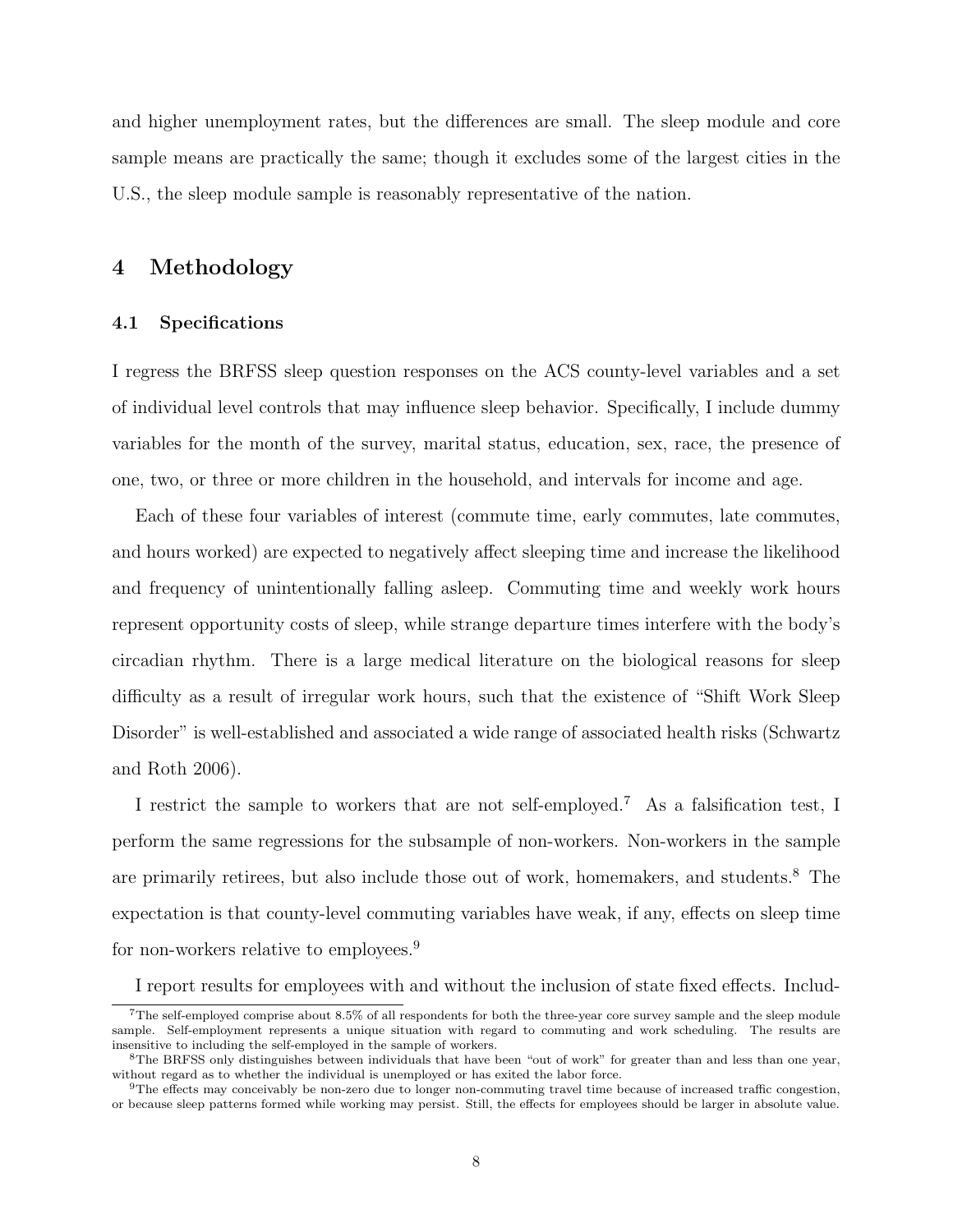ing state fixed effects eliminates variation in the variables of interest across states. This is valuable to the extent that state fixed effects are picking up on inter-state differences in sleep preferences, but it is counterproductive to the extent that they are picking up on differences in inter-state means of the variables of interest. Based on this, I tentatively prefer results without state fixed effects, but robustness to their inclusion is a strength.

There is a well-developed literature on the different responses to commute times for men and women (White 1986). Authors have found evidence of sex-specific effects for such variables as labor force participation (Black et al. 2014) and psychological health (Roberts et al. 2011). Recognizing this, I perform the same regressions as described above on male and female subsamples with sex-specific versions of the variables of interest.<sup>10</sup>

#### 4.2 Econometric Concerns

The estimation is vulnerable to bias because individual preferences for sleep are unobservable. A greater preference for sleep is positively correlated with sleep time and negatively correlated with those variables that interfere with sleep, including all of the variables of interest. This will downwardly bias the already negative estimates for sleep time and upwardly bias the already positive estimates related to lack of sleep. The use of county-level rather than individually observed variables reduces this bias, because the county-level variables are unrelated to any choice of workplace location, method of commuting, or any other determinant of the variables of interest at the individual level, except those that involve a change in the county of residence.

The bias is not wholly eliminated because individuals may still sort into counties based on their preferences for sleep. For example, more career-motivated individuals may sort into larger cities (Rosenthal and Strange 2008), and simulataneously be more willing to sacrifice sleep. Alternatively, people who are more vulnerable to sleepiness may locate where they can be safer by spending less time driving. There are many more imaginable examples, but they all share the effect of exaggerating the estimates.

 $10$ Using sex-specific county means is necessary to avoid bias from aggregation.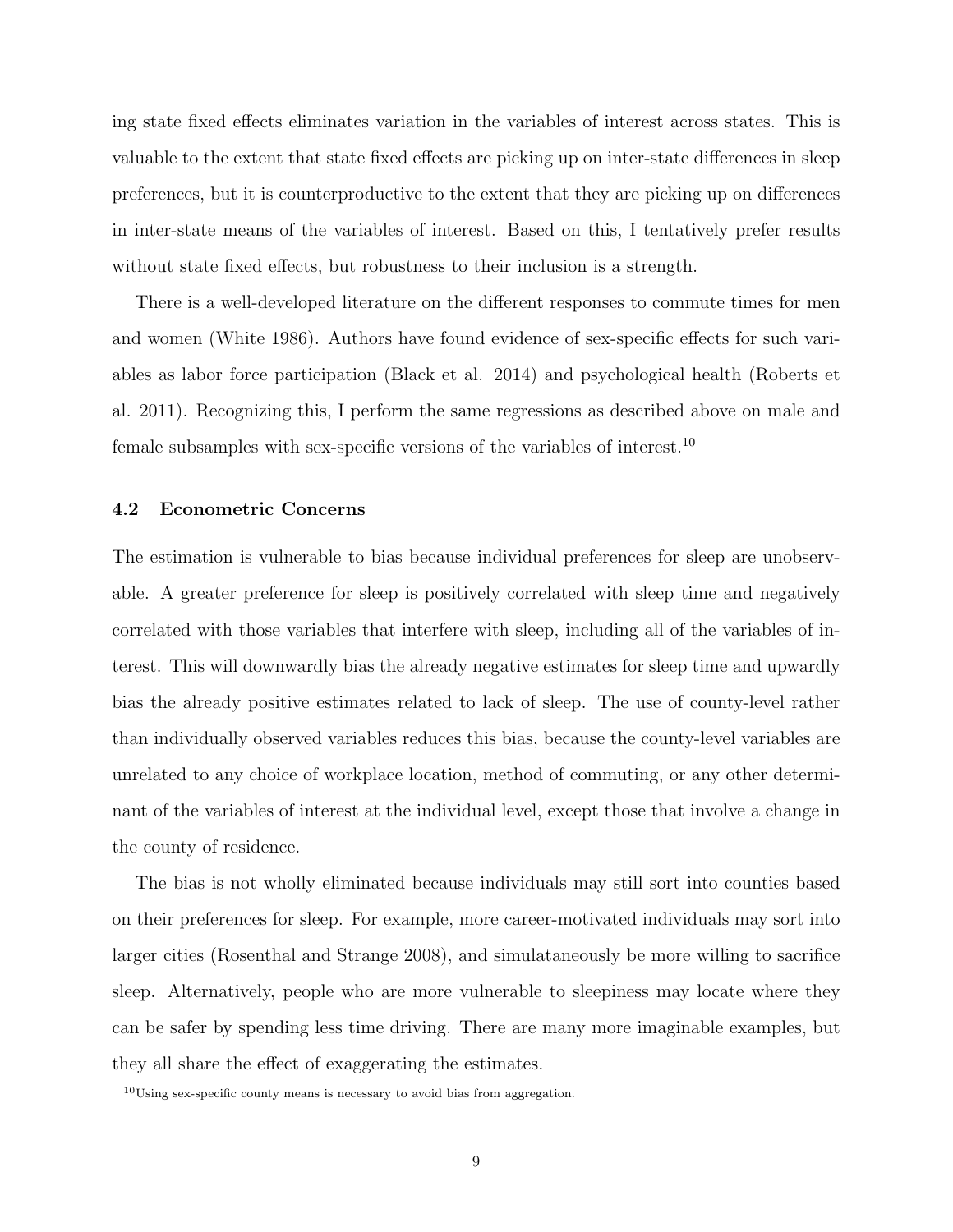The drawback to using county-level means is measurement error. Because this measurement error is not correlated with an individual's actual unobserved commute time, it does not introduce any bias into estimation of the effects of the county-level variables.<sup>11</sup> Only the precision of the estimates suffers, which is remedied by the larger sample size relative to previous studies.

Another concern is that the county-level variables may be highly collinear. To examine this possibility, Table 3 provides correlations between all of the county-level variables, weighted by the number of observations per county in the sleep module sample.<sup>12</sup> More populated counties, as expected, tend to be more population-dense, have longer average commutes, and have a greater percentage of late commutes and a smaller percentage of early commutes. Longer weekly hours are correlated with a larger percentage of early commuters and a smaller percentage of late commuters. The latter correlation of -0.533 is the only one in the table above 0.5 in absolute value, indicating that collinearity among the county-level variables is not a major concern.

## 5 Results

The remainder of this paper presents and discusses the results. In all tables, standard errors are in parentheses and clustered by county. One, two, and three stars show statistical significance at p-values of .10, .05, and .01, respectively. All logit coefficients are exponentiated for ease of interpretation.

#### 5.1 Sleep Time

Panel A of Table 4 reports OLS estimates with time spent sleeping per 24 hours as the dependent variable.<sup>13</sup> The first column reports these effects for employed people, the second includes state fixed effects, and the last column uses the sample of non-workers instead of

<sup>&</sup>lt;sup>11</sup>This does cause the estimated effects of the individual-level controls to be biased to the extent that they are correlated with the individual deviations from the county means, but these are not of interest in this paper.

<sup>&</sup>lt;sup>12</sup>The correlations are similar in the core sample.

<sup>&</sup>lt;sup>13</sup>Count models (treating the number of sleep hours as discrete) give analogous results. OLS results are preferred for interpretation.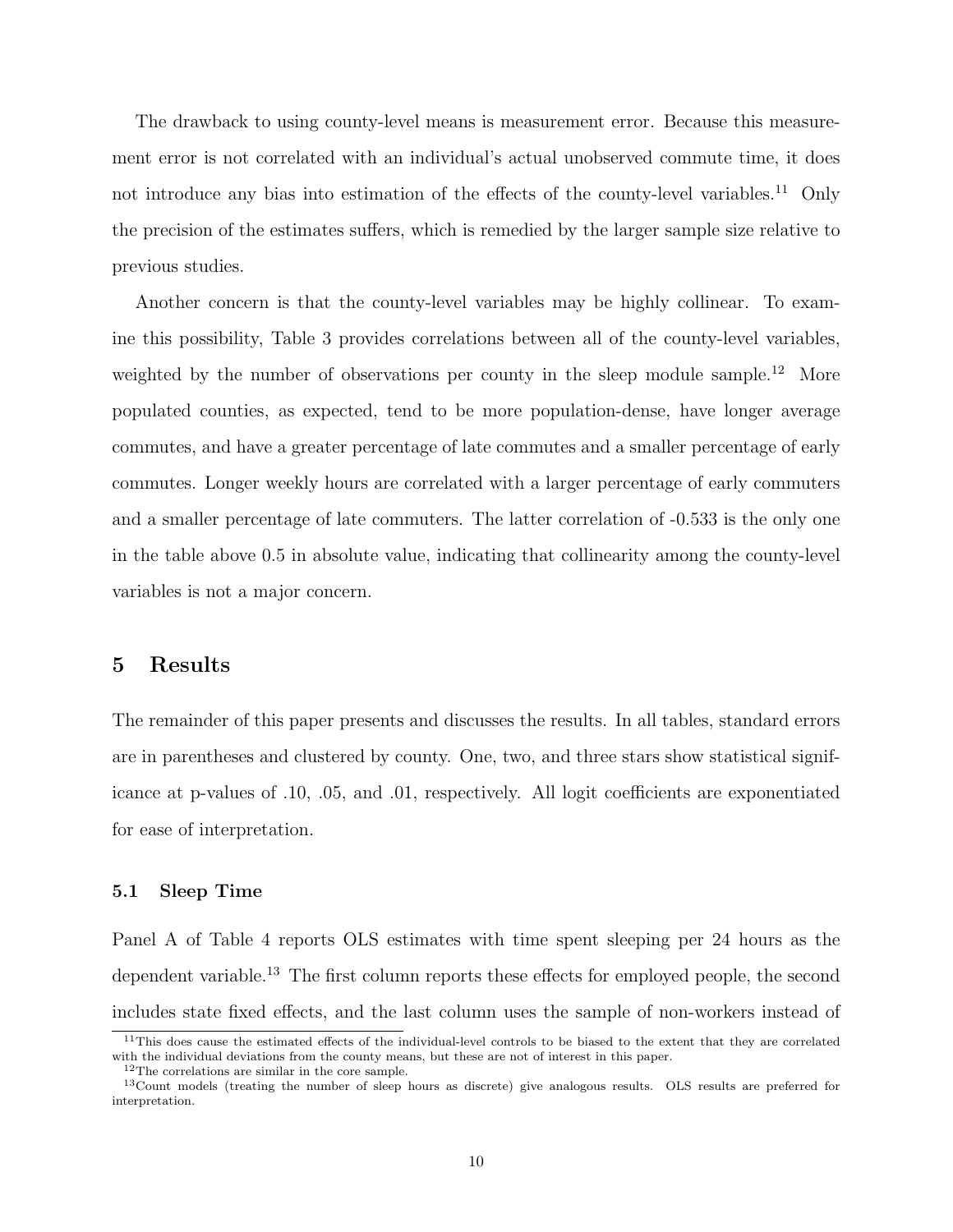the employed. As expected, none of the estimates for non-workers are statistically significant at conventional levels. This supports the claim that estimates for the employee sample are measuring the actual effects of the variables of interest as opposed to some omitted correlates. With this in hand, I turn to the estimates for the employee sample.

As expected, the estimated coefficients for all variables of interest are negative. Coefficients on daily commute time, percentage of late commutes, and weekly hours are statistically significant at the 1%, 5%, and 10% levels, respectively, and this is robust to the inclusion of state fixed effects. The coefficient on daily commute time of -0.304 implies that 30% of extra time devoted to commuting would have otherwise been devoted to sleep. The results imply an analogous percentage for time devoted to work of about  $11\%$ <sup>14</sup>. These percentages are significantly different at the 10% level. However, including state fixed effects doubles the coefficient on work hours and reduces the coefficient on commute time, causing the percentages to be practically equal. This is not enough evidence to infer whether sleep substitution differs for time spent commuting versus working. The inclusion of state fixed effects has otherwise little consequence.

A one percentage point increase in late commutes is associated with 27 fewer seconds of sleep, keeping commuting and working time constant. This implies a disruptive effect of irregular working hours on sleep time as opposed to a time tradeoff. Because this variable cannot distinguish between late morning, afternoon, and evening commuters, it is unclear if the results are being driven by one of these types or a combination. The estimated coefficient for early commuters is negative and larger in absolute value than that for the percentage of late commutes, but it is not statistically significant at conventional levels.

Panel B of Table 4 reports results of logit regressions using a binary sleep time measure as the dependent variable. The dependent variable is equal to one if the reported amount of sleep is less than or equal to six hours. For employees, estimates for all variables of interest are greater than one, as expected, and significant at the 5% level. A one-minute increase in daily commute time increases the likelihood of short sleep by 0.6%. A one-hour increase in

 $14$ This is the coefficient on working hours per week times the number of days in a week divided by the number of minutes in an hour:  $-0.923 * 7/60 \approx -10.8\%$ .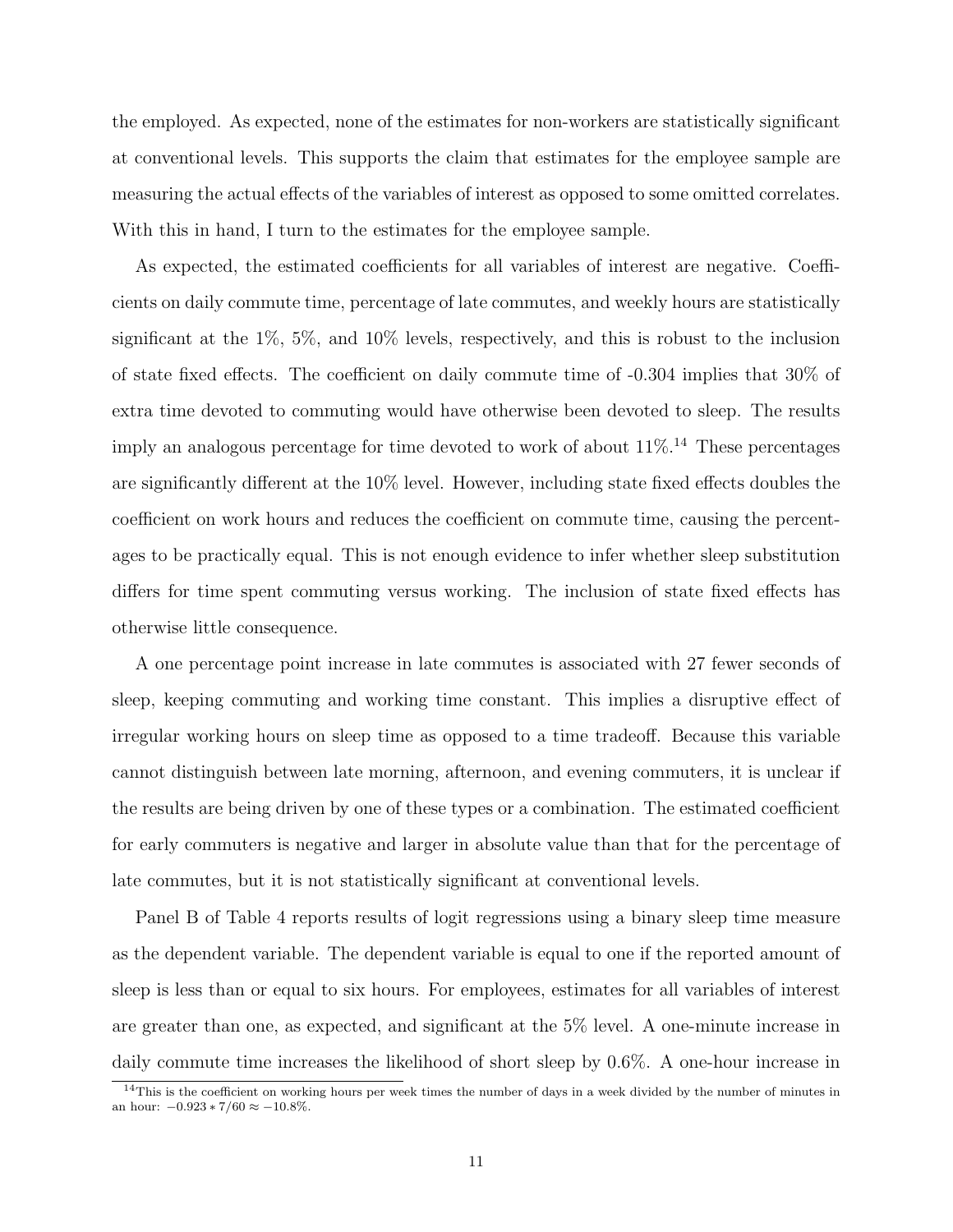mean weekly hours worked increases the likelihood of short sleep by 2.7%. One percentage point increases in early and late commutes are associated with 3.6% and 1.1% increases in the likelihood of short sleep, respectively. Reassuringly, none of the estimates are statistically significant at conventional levels for non-workers.

The estimates for commuting and working time are not significant when state fixed effects are included. However, the estimated effect of early commutes, the only variable of interest that did not show a significant effect on sleep time in Panel A, remains positive and significant with respect to short sleep. Table 4 as a whole thus shows that all four variables of interest play a role in decreasing the amount of sleep Americans consume.

#### 5.2 Falling Asleep

Panel A of Table 5 reports results of logit regressions using a dependent variable equal to one if the respondent reported unintentionally falling asleep in the past 30 days.<sup>15</sup> The first column reports the baseline results for employees and the second, third and fourth columns experiment with additional controls. The last column reports results for non-workers. Commute time, working time, and early commuting all increase the likelihood of unintentionally falling asleep for employed people. These estimates are largely robust to the inclusion of state fixed effects and are not statistically significant at conventional levels for non-workers. Including state fixed effects reduces precision in the estimation for hours worked but does little to affect the point estimate.

In the third and fourth columns, I include the individual's reported sleep time as a control. The fourth column shows that state fixed effects have a similar effect on the estimates with and without the sleep time control. The estimates of the variables of interest are robust to the inclusion of sleep time. This means that, though commuting and working reduce sleep time as evidenced in Table 4, there appear to be one or more other channels through which commuting and working raise the likelihood of unintentionally falling asleep. The simplest

<sup>&</sup>lt;sup>15</sup>In results unreported, I experimented with a zero-inflated negative binomial model, which supplements the logit model with a count model for the number of days reported. Other than commute time acting through through the count effect rather than the probability of a nonzero response, the results are similar.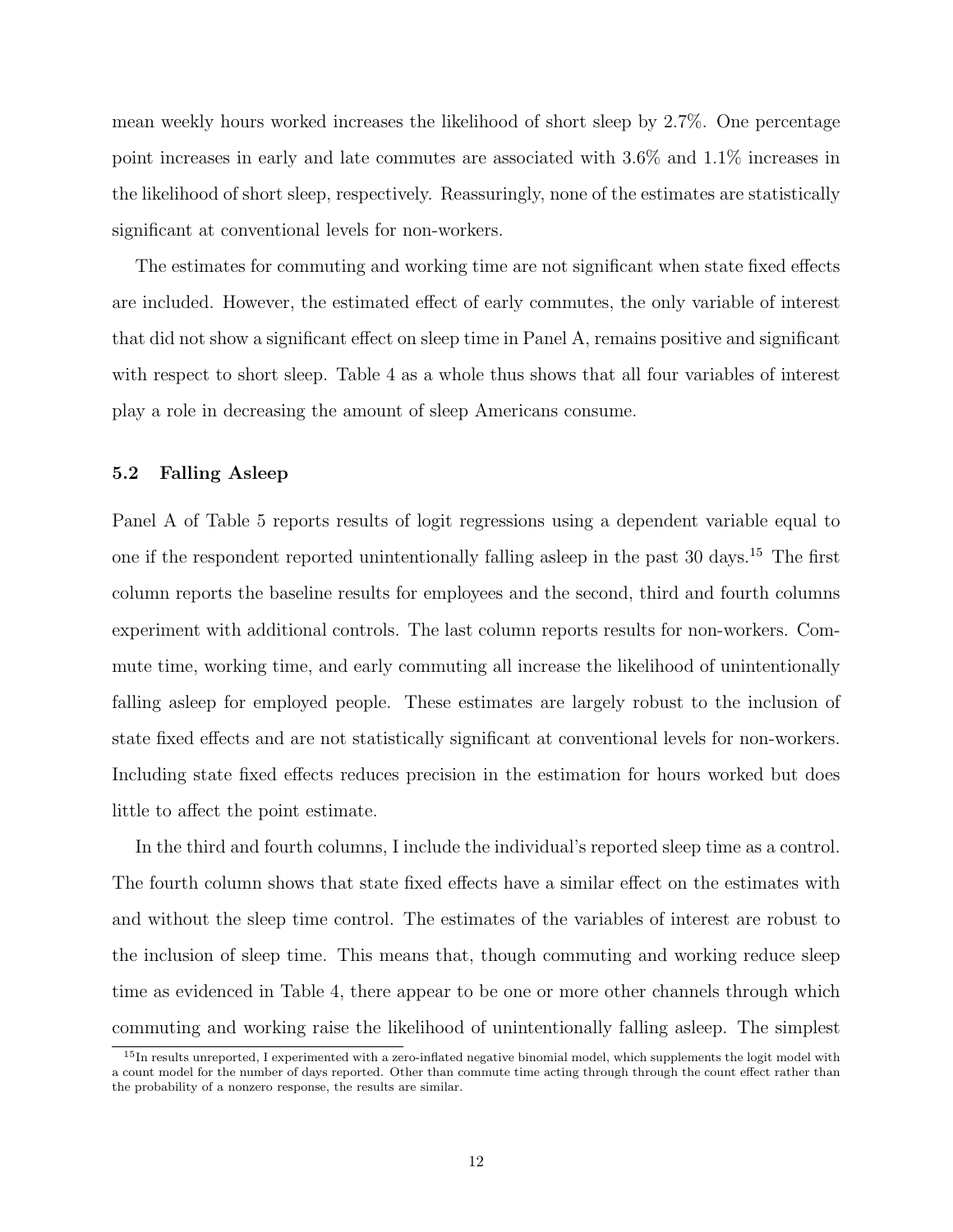explanation is fatigue, such that, among two similar people who sleep the same amount each night, the one who spends more time working and commuting has greater difficulty staying awake.

Panel B of Table 5 reports results of logit regressions using a dependent variable equal to one if the respondent reported falling asleep while driving in the past 30 days. For employees, a one-minute increase in daily commute time is associated with a 1.7% increase in the likelihood of falling asleep while driving. A one percentage point increase in early commutes is associated with a 4.3% increase in the likelihood of falling asleep while driving in the past month. The percentage of late commutes and weekly work hours do not have a statisitically significant effect. Once again, none of the estimates are statistically significant at conventional levels for non-workers.

The result for early commutes is consistent with the previous literature on driving performance by time of day (Pack et al. 1995; Lenne et al. 1997). The result for early commutes is also robust to controlling for sleep time, suggesting that this effect is working through some channel other than simply lack of sleep, such as circadian disturbance. The lack of a result for late commutes is not too surprising given the 15-hour width of the interval.

None of the estimates are significant with the inclusion of state fixed effects. Overall, the results in Panel B are weaker than those in Panel A, owing perhaps to response bias with respect to falling asleep while driving. Though it is less specific, falling asleep some time during the day may be a more reliable indicator of fatigue, which translates to unsafe driving. All together, the results in Table 5 provide evidence that commuting and working times that are longer and especially early in the morning have a negative impact on road safety.

#### 5.3 Not Enough Sleep

Table 6 reports results of logit regressions using a dependent variable equal to one if the respondent reported not getting enough sleep at least once in the past 30 days. Longer commutes and a greater prevalence of late commutes are associated with a higher likelihood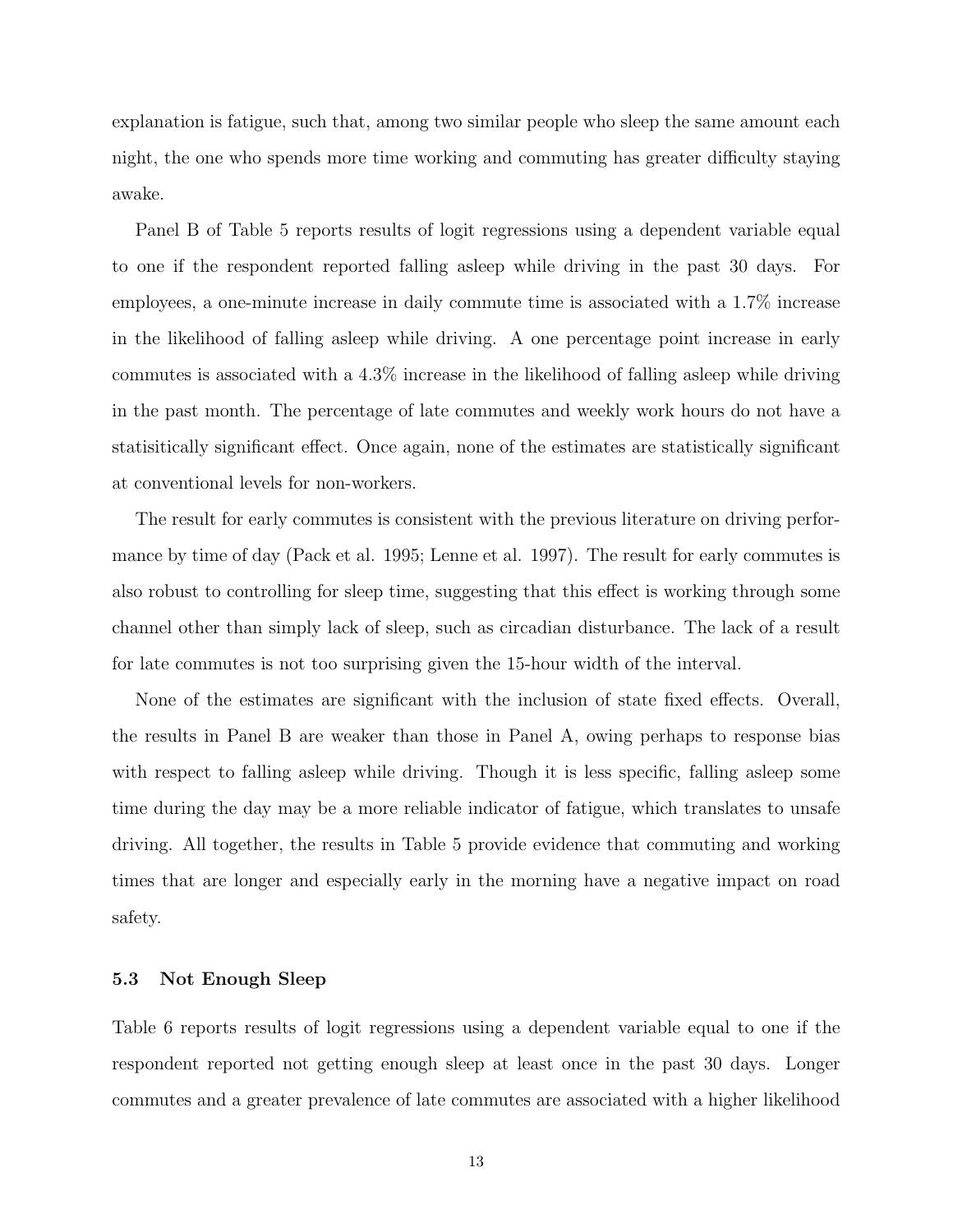of not getting enough sleep some time in the past month. Strangely, longer work hours are associated with a decreased likelihood of not getting enough sleep. The result for late commutes is not robust to the inclusion of state fixed effects. However, these issues are overshadowed by the similarity in the estimates for employees and non-workers. From results not shown, this puzzling result is robust to many specifications.<sup>16</sup> I interpret this as evidence that the question on getting "enough sleep" is too subjective to be a valuable measure of sleep behavior. Consequently, Table 6 allows little inference regarding the relationship between commuting, work hours, and sleep.

#### 5.4 Sex-Specific Results

In Table 7 I divide the sleep module sample by sex and estimate separate effects on males and females. The variables of interest are sex-specific in these regressions. That is, county means are averaged over only workers of the sex to which the sample is restricted.

Longer commute times and especially working hours have a greater marginal effect on women than men. For all four of the dependent variables, the difference in the estimated effect of longer working hours on women is statistically greater than that on men at the 1% level. It appears that women are fully driving the effects of weekly work hours on sleep time and falling asleep. Women also appear to be driving the effect of commute time on unintentionally falling asleep. While the time tradeoff between sleep and commuting for men  $(-0.17)$  is statistically significant at the 5% level, it is also statistically smaller than the estimated tradeoff for females (-0.447) at the 10% level.

Early commuting appears to have a larger effect on sleep time for men, while late commuting appears to have a larger effect on sleep time for women.<sup>17</sup> This is consistent with differences in departure times for men and women in the U.S. 2.6% of women in the 2008- 2012 ACS had early commutes compared to 5.6% of men, while 25.9% of women had late commutes compared to 22.5% of men. However, for women, the prevalence of early com-

 $16$ These include restricting the sample to counties below population density percentiles, restricting the sample to states that participated in the sleep module, removing the county-level controls, alternative binary dependent variables such as at least 10 or 30 days of not enough sleep, count models with and without zero-inflation, and interval regression. Results using only the sleep module sample are insignificant at conventional levels for both employees and non-workers.

 $17$ This interpretation should be taken with some caution, as the early commute estimates are particularly imprecise.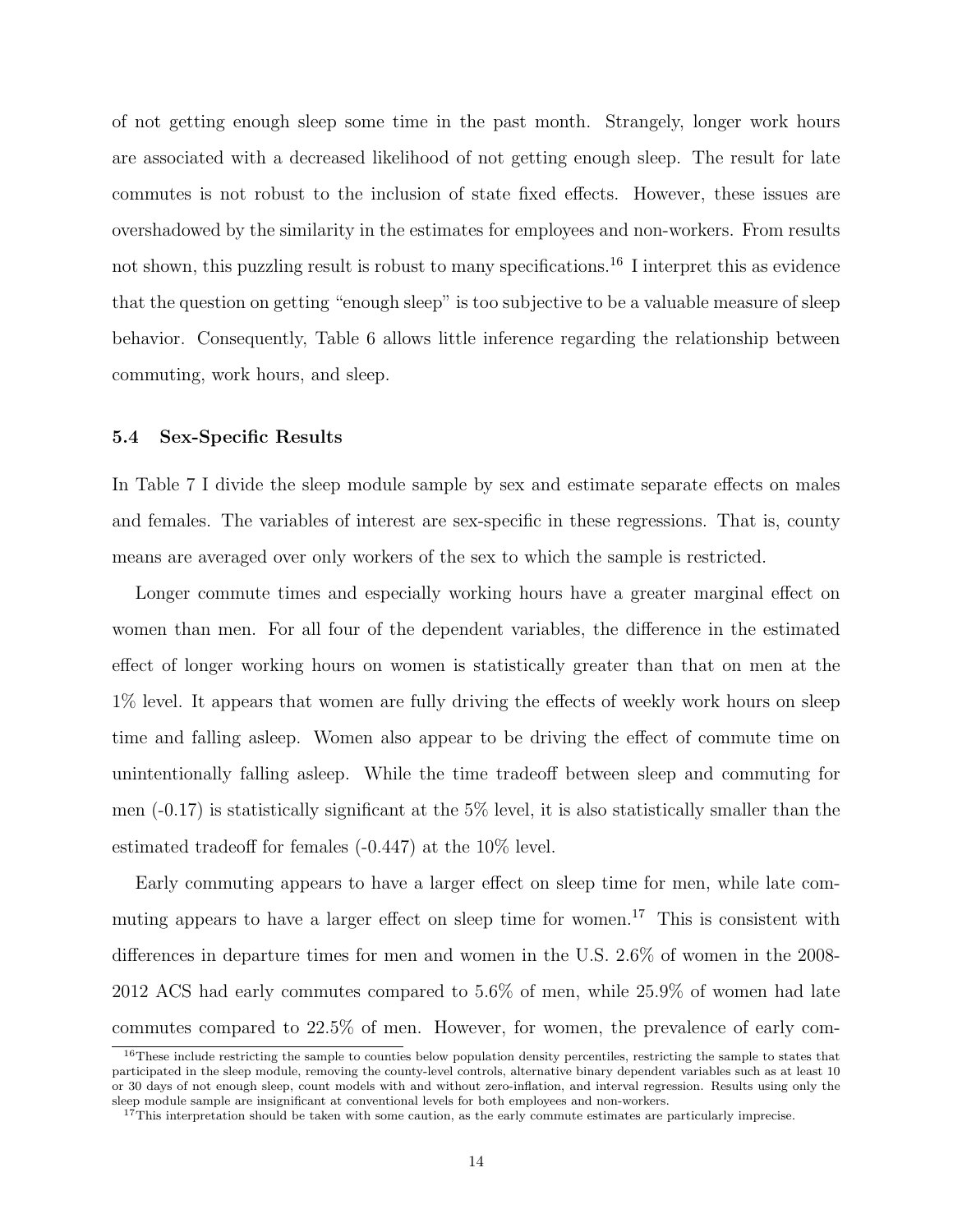muting has especially strong association with unintentionally falling asleep. Each percentage point increase in the share of female workers that commute before 5 a.m. is associated with a 9.7% increase in the likelihood of falling asleep while driving in the past month, compared to an analogous 3.6% for men, with the difference being significant at the 10% level.

## 6 Conclusion

This paper presents an array of evidence that commuting and working erode sleep time and an individual's ability to stay awake throughout the day. For each additional minute spent commuting and working, I estimate that 13-18 and 7-13 seconds of sleep are lost, respectively. I also provide evidence that strange commute times are associated with less sleep, and that early commute times in particular are associated with a higher likelihood of falling asleep while driving. Further, I show that these results differ significantly by sex: commuting time, working time, and late commuting have greater marginal effects on women, while early commuting is especially detrimental to men's sleep time and women's ability to stay awake during the day. While I also present estimated effects of the same variables on getting not enough sleep, I find their validity more questionable. The survey question is too subjective be meaningful, despite the tenfold larger sample size. This leaves the BRFSS sleep module as the preferred source of information on sleep behavior in this paper.

Because many of the largest and densest urban areas are absent from the sleep module sample, this analysis is most applicable to areas of low or moderate density. Another reason is that mean commute times in the largest urban areas are curiously stable over time (Gordon et al. 1991). This is an empirical regularity that authors have attempted for decades to explain (Levinson and Kumar 1994; Van Ommeren and Rietveld 2005; Anas 2014). It is not clear how stable urban commute times will be in the future. Using data on a comprehensive set of U.S. Census tracts in 1990 and 2000, Kirby and LeSage (2009) show that the prevalence of long commutes rose between those years, the rise being strongly associated with sex-specific changes in employment and age distribution. Unlike other studies, they observe the entire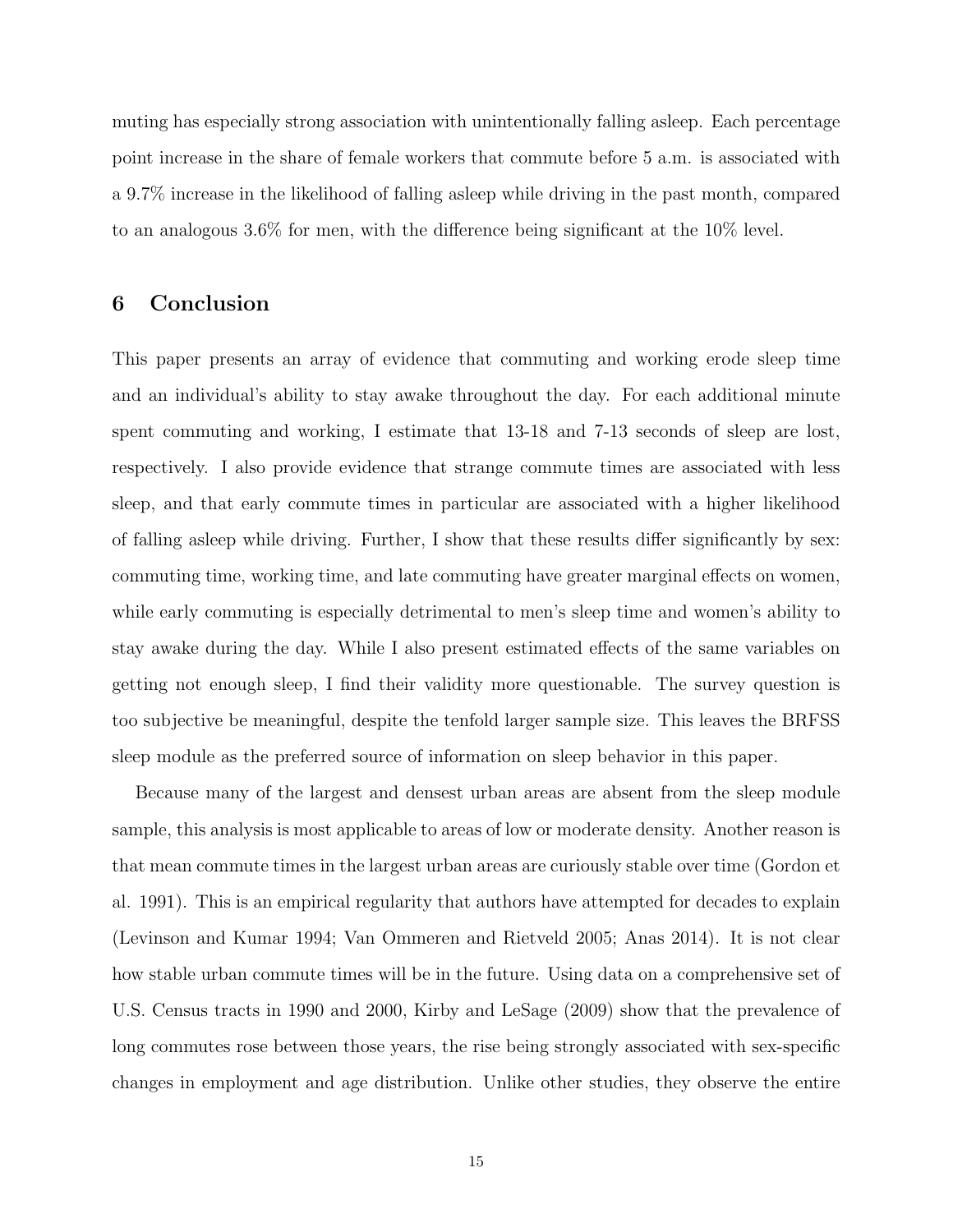range of regional densities in the United States. Their results indicate that as demographics change, so will commute times.

Even without a change in commute times, the results suggest that reducing the share of early commutes (starting between midnight and 5 a.m.) would enhance road safety. This is supported by the economics literature on the relationship between mental clarity and time of day (Dickinson and McElroy 2010; Dickinson and Whitehead 2014). The potential benefit is limited by the small share of early commutes as a percentage of all commutes in the U.S. (2.6% for women and 5.6% for men). Further, the burden of risk due to early morning commuting is likely to be predominantly on the part of the commuter himself, as collisions with other vehicles are less likely at those times of the day when there are fewer vehicles on the road. In a free market, this private risk is capitalized into wages and rents, so that an early commuter is no worse off than an otherwise equivalent counterpart.

The negative consequences of a commuter's lack of sleep go beyond the externality imposed on other drivers. These range from effects on productivity, to work safety, to physical, mental, and social health. The results here show that the timing and duration of commuting and working have implications for these various outcomes through tradeoffs in terms of sleep and sleepiness.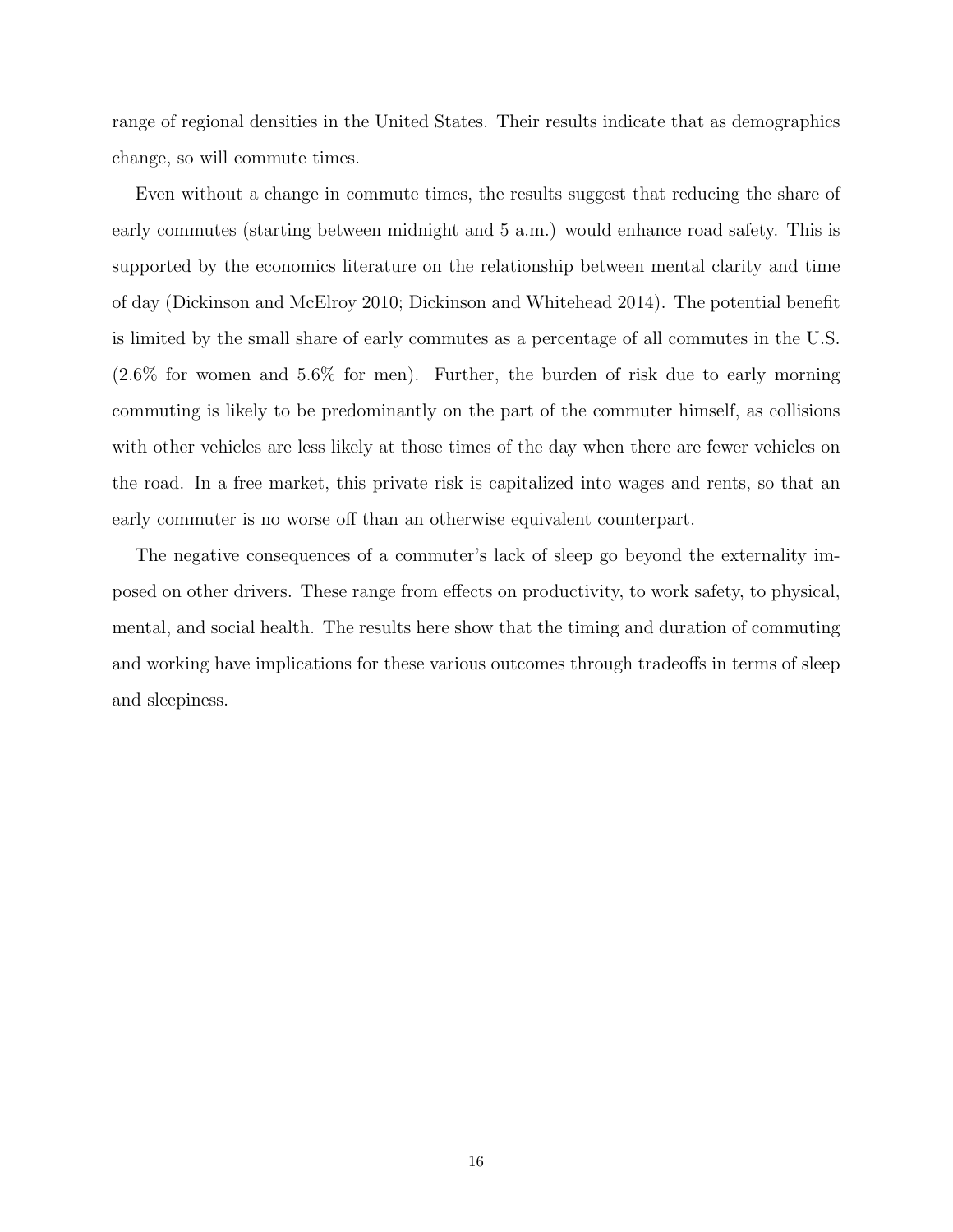## References

Aguiar, Mark, and Erik Hurst. "Measuring trends in leisure: The allocation of time over five decades." The Quarterly Journal of Economics 122.3 (2007): 969-1006.

Aguiar, Mark, Erik Hurst, and Loukas Karabarbounis. "Time use during the great recession." The American Economic Review 103.5 (2013): 1664-1696.

Anas, Alex. "Why are urban travel times so stable?." Journal of Regional Science (2014) doi: 10.1111/jors.12142.

Antillon, Marina, Diane S. Lauderdale, and John Mullahy. "Sleep behavior and unemployment conditions." Economics & Human Biology 14 (2014): 22-32.

Basner, Mathias, et al. "American Time Use Survey: Sleep time and its relationship to waking activities." Sleep 30.9 (2007): 1085-1095.

Basner, Mathias, Andrea M. Spaeth, and David F. Dinges. "Sociodemographic characteristics and waking activities and their role in the timing and duration of sleep." Sleep 37.12 (2014): 1889-1906.

Becker, Gary S. "A theory of the allocation of time." The Economic Journal (1965): 493-517.

Biddle, Jeff E., and Daniel S. Hamermesh. "Sleep and the Allocation of Time." The Journal of Political Economy 98.5 Part 1 (1990): 922-943.

Black, Dan A., Natalia Kolesnikova, and Lowell J. Taylor. "Why do so few women work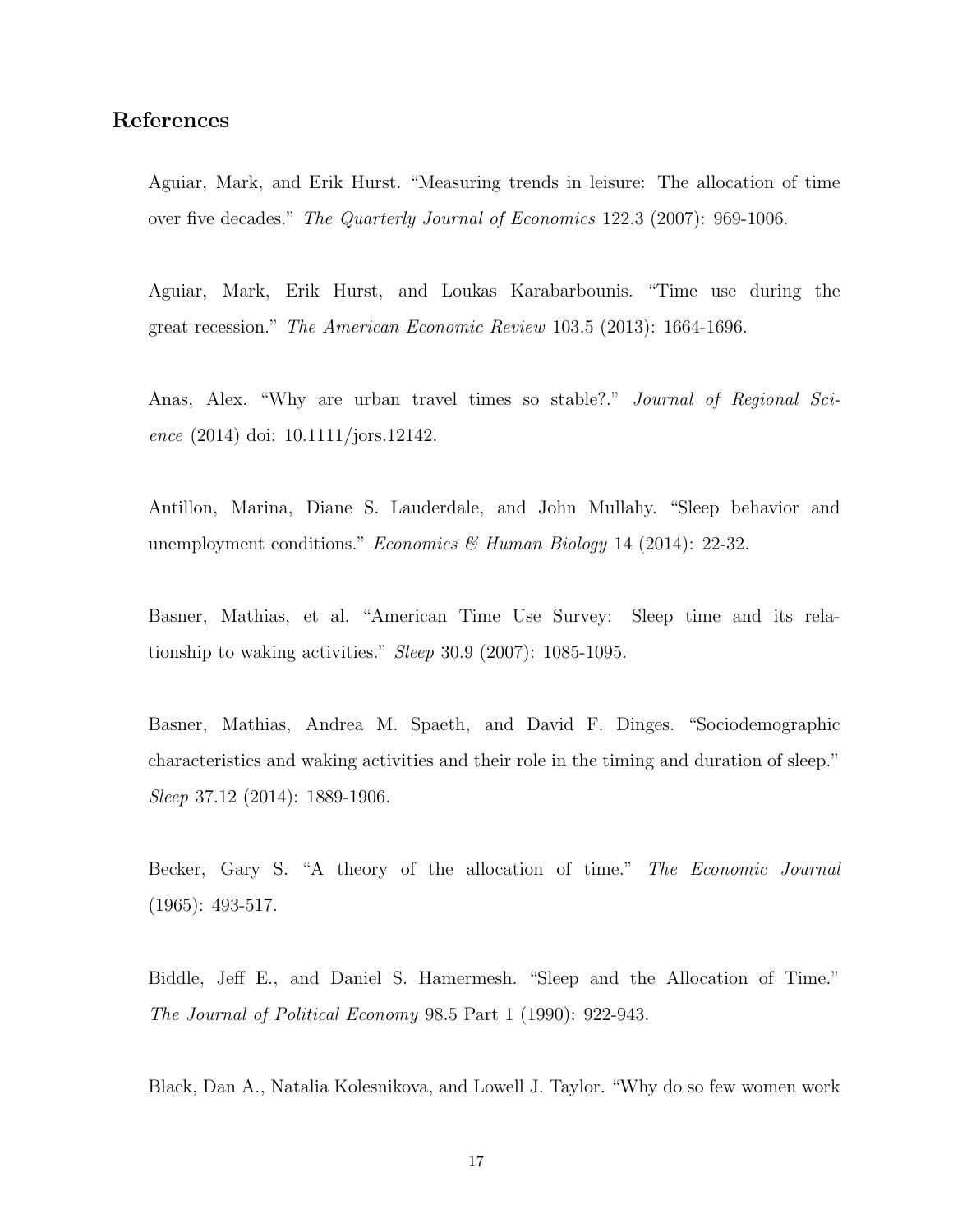in New York (and so many in Minneapolis)? Labor supply of married women across US cities." Journal of Urban Economics 79 (2014): 59-71.

Brochu, Pierre, Catherine Deri Armstrong, and Louis-Philippe Morin. "The trendiness of sleep: an empirical investigation into the cyclical nature of sleep time." Empirical Economics 43.2 (2012): 891-913.

Buxton, Orfeu M., and Enrico Marcelli. "Short and long sleep are positively associated with obesity, diabetes, hypertension, and cardiovascular disease among adults in the United States." Social Science  $\mathcal{C}$  Medicine 71.5 (2010): 1027-1036.

Chatzitheochari, Stella, and Sara Arber. "Lack of sleep, work and the long hours culture: evidence from the UK Time Use Survey." Work, Employment  $\mathcal C$  Society 23.1 (2009): 30-48.

Christian, Thomas J. "Trade-offs between commuting time and health-related activities." Journal of Urban Health 89.5 (2012): 746-757.

Dickerson, Andy, Arne Risa Hole, and Luke A. Munford. "The relationship between well-being and commuting revisited: Does the choice of methodology matter?." Regional Science and Urban Economics 49 (2014): 321-329.

Dickinson, David L., and Todd McElroy. "Rationality around the clock: Sleep and time-of-day effects on guessing game responses." Economics Letters 108.2 (2010): 245-248.

Dickinson, David L., and John C. Whitehead. "Dubious and dubiouser: Contingent valuation and the time of day." Economic Inquiry 53.2 (2015): 1396-1400.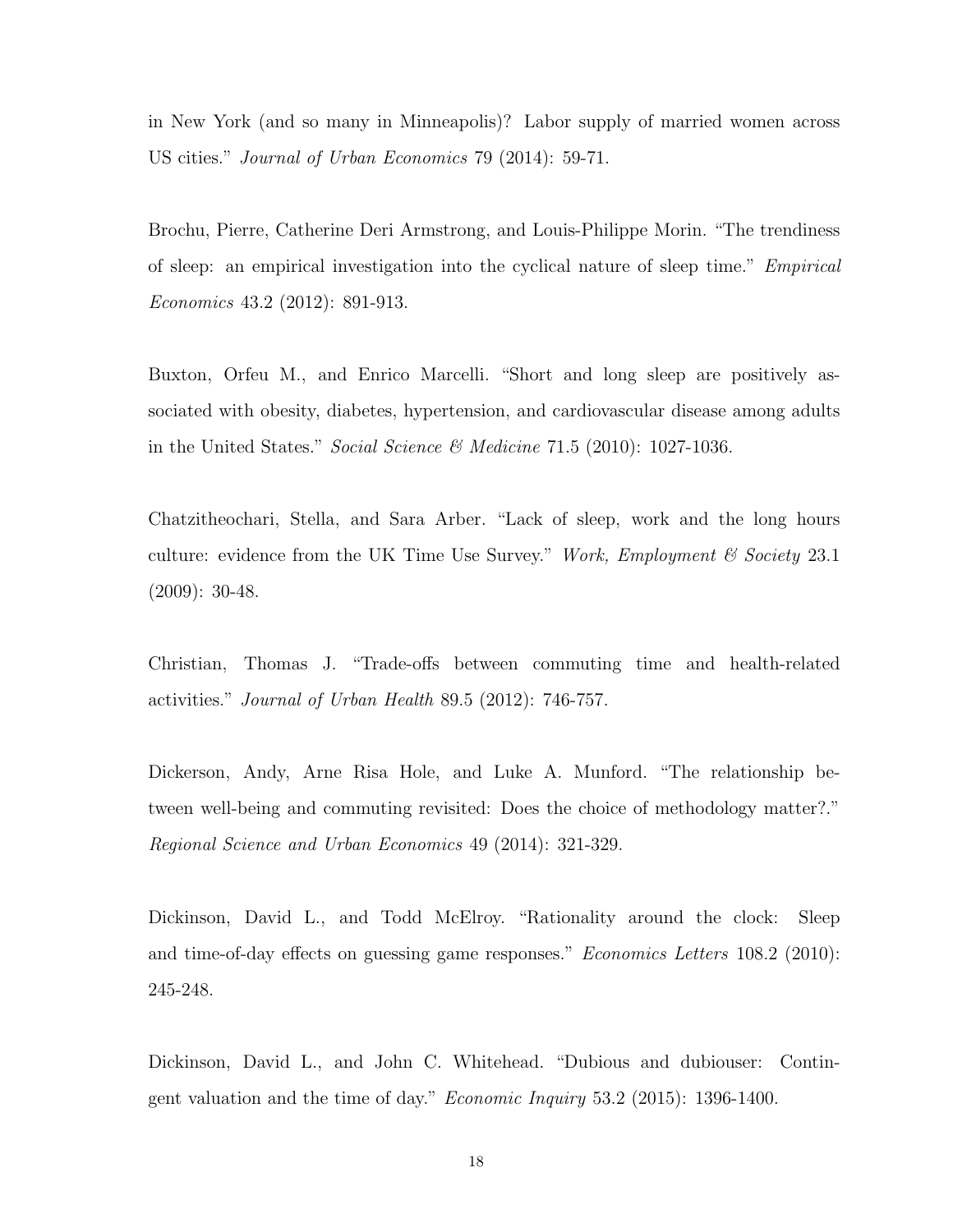Ding, Ding, Klaus Gebel, Philayrath Phongsavan, Adrian E. Bauman, and Dafna Merom. "Driving: a road to unhealthy lifestyles and poor health outcomes." PLOS ONE 9.6 (2014): e94602.

Gordon, Peter, Harry W. Richardson, and Myung-Jin Jun. "The commuting paradox evidence from the top twenty." Journal of the American Planning Association 57.4 (1991): 416-420.

Hamermesh, Daniel S., and Elena Stancanelli. Long Workweeks and Strange Hours. Working Paper No. w20449, National Bureau of Economic Research (2014).

Horne, Jim, and Louise Reyner. "Vehicle accidents related to sleep: a review." Occupational and Environmental Medicine 56.5 (1999): 289-294.

Kirby, Dustin K., and James P. LeSage. "Changes in commuting to work times over the 1990 to 2000 period." Regional Science and Urban Economics 39.4 (2009): 460-471.

Knutson, Kristen L., Eve Van Cauter, Paul J. Rathouz, Thomas DeLeire, and Diane S. Lauderdale. "Trends in the prevalence of short sleepers in the USA: 19752006." Sleep 33.1 (2010): 37-45.

Lenne, Michael G., Thomas J. Triggs, and Jennifer R. Redman. "Time of day variations in driving performance." Accident Analysis & Prevention 29.4 (1997): 431-437.

Levinson, David M., and Ajay Kumar. "The rational locator: why travel times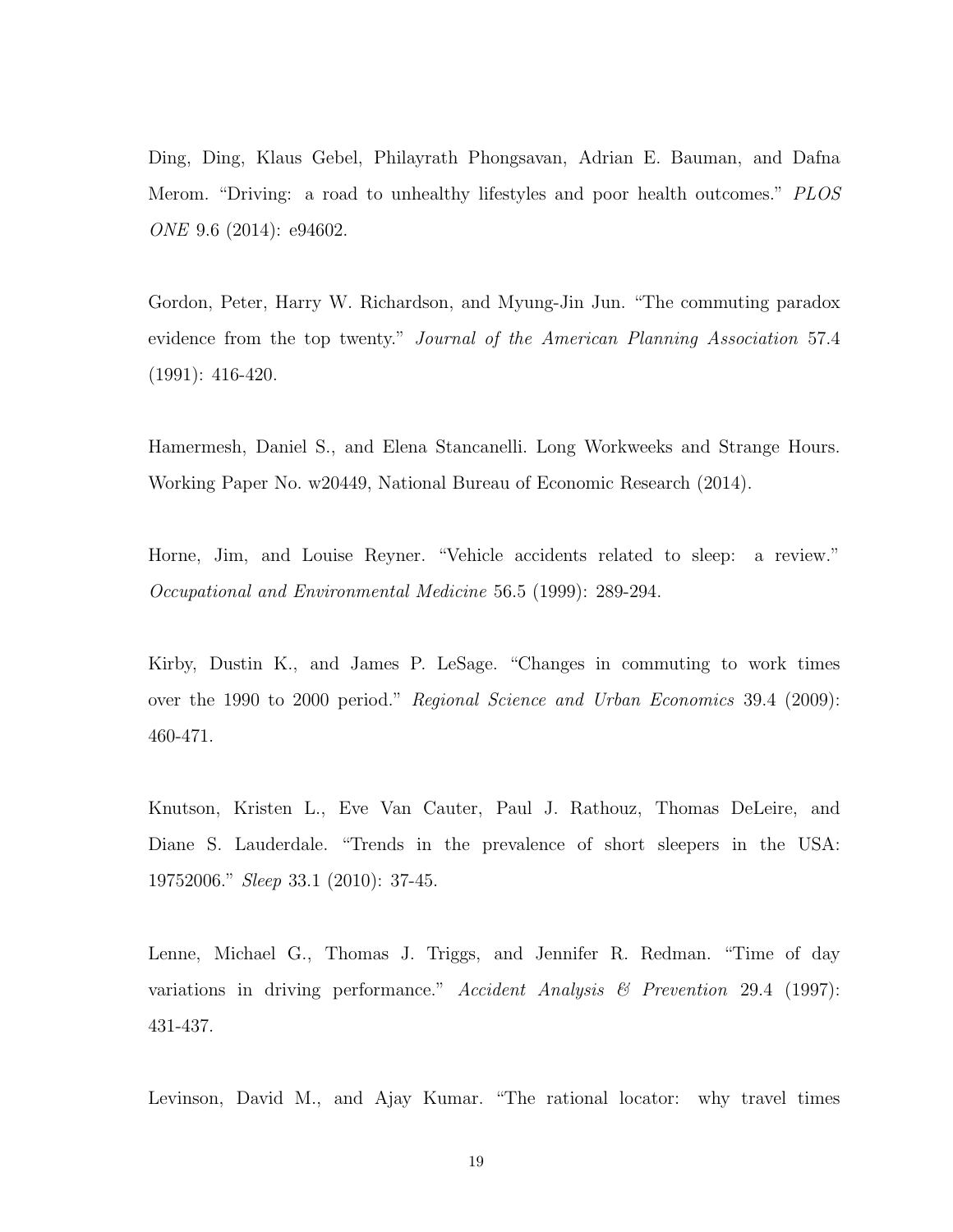have remained stable." *Journal of the American Planning Association* 60.3 (1994): 319-332.

Luckhaupt, Sara E., Sangwoo Tak, and Geoffrey M. Calvert. "The prevalence of short sleep duration by industry and occupation in the National Health Interview Survey." Sleep 33.2 (2010): 149-159.

MacLean, Alistair W., David R.T. Davies, and Kris Thiele. "The hazards and prevention of driving while sleepy." Sleep Medicine Reviews 7.6 (2003): 507-521.

McKenzie, Brian. Modes less traveled bicycling and walking to work in the United States: 20082012. Technical Report ACS-25, U.S. Census Bureau (2014).

Monaco, Kristen, Lindy Olsson, and Justin Hentges. "Hours of sleep and fatigue in motor carriage." Contemporary Economic Policy 23.4 (2005): 615-624.

Nelson, Jon P. "Accessibility and the Value of Time in Commuting." Southern Economic Journal 43.3 (1977): 1321-1329.

Pack, Allan I., et al. "Characteristics of crashes attributed to the driver having fallen asleep." Accident Analysis & Prevention 27.6 (1995): 769-775.

Philip, Pierre, et al. "Fatigue, sleep restriction and driving performance." Accident Analysis and Prevention 37.3 (2005): 473-478.

Roberts, Jennifer, Robert Hodgson, and Paul Dolan. "'It's driving her mad': Gender differences in the effects of commuting on psychological health." Journal of Health Economics 30.5 (2011): 1064-1076.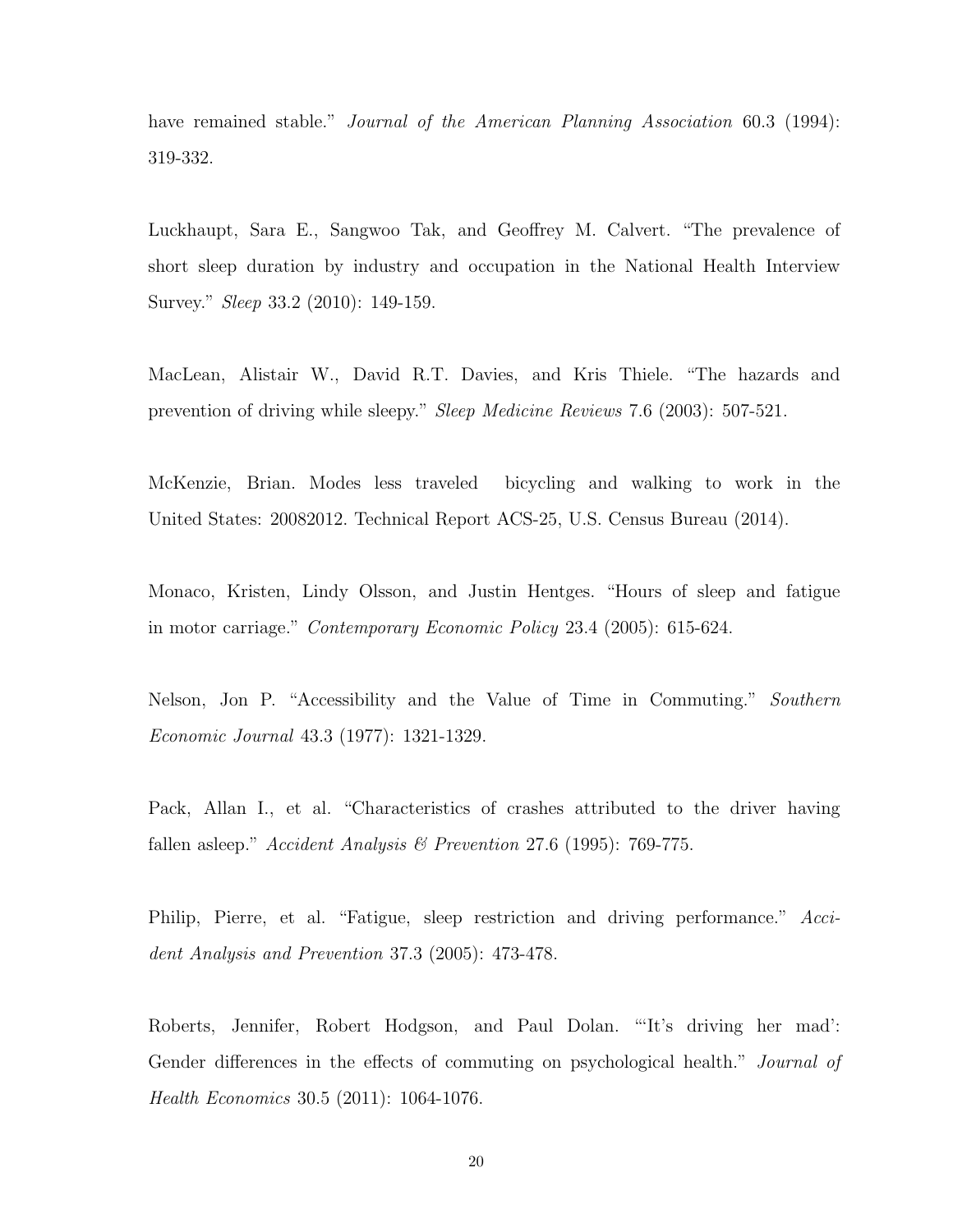Rosenthal, Stuart S., and William C. Strange. "Agglomeration and hours worked." The Review of Economics and Statistics 90.1 (2008): 105-118.

Ross, Stephen L., and Yves Zenou. "Are shirking and leisure substitutable? An empirical test of efficiency wages based on urban economic theory." Regional Science and Urban Economics 38.5 (2008): 498-517.

Santos, Adella, Nancy McGuckin, Hikari Yukiko Nakamoto, Danielle Gray, and Susan Liss. "Summary of travel trends: 2009 National Household Travel Survey." U.S. Department of Transportation Report No. FHWA-PL-ll-022 (2011).

Scott, Linda D., et al. "The relationship between nurse work schedules, sleep duration, and drowsy driving." Sleep 30.12 (2007): 1801-1807.

Schwartz, Jonathan RL, and Thomas Roth. "Shift Work Sleep Disorder." Drugs 66.18 (2006): 2357-2370.

Sugiyama, Takemi, Ding Ding, and Neville Owen. "Commuting by car: weight gain among physically active adults." American Journal of Preventive Medicine 44.2 (2013): 169-173.

Szalontai, Gabor. "The demand for sleep: a South African study." Economic Modelling 23.5 (2006): 854-874.

Turcotte, Martin. "Commuting to work: Results of the 2010 General Social Survey." Canadian Social Trends 92 (2011): 25-36.

21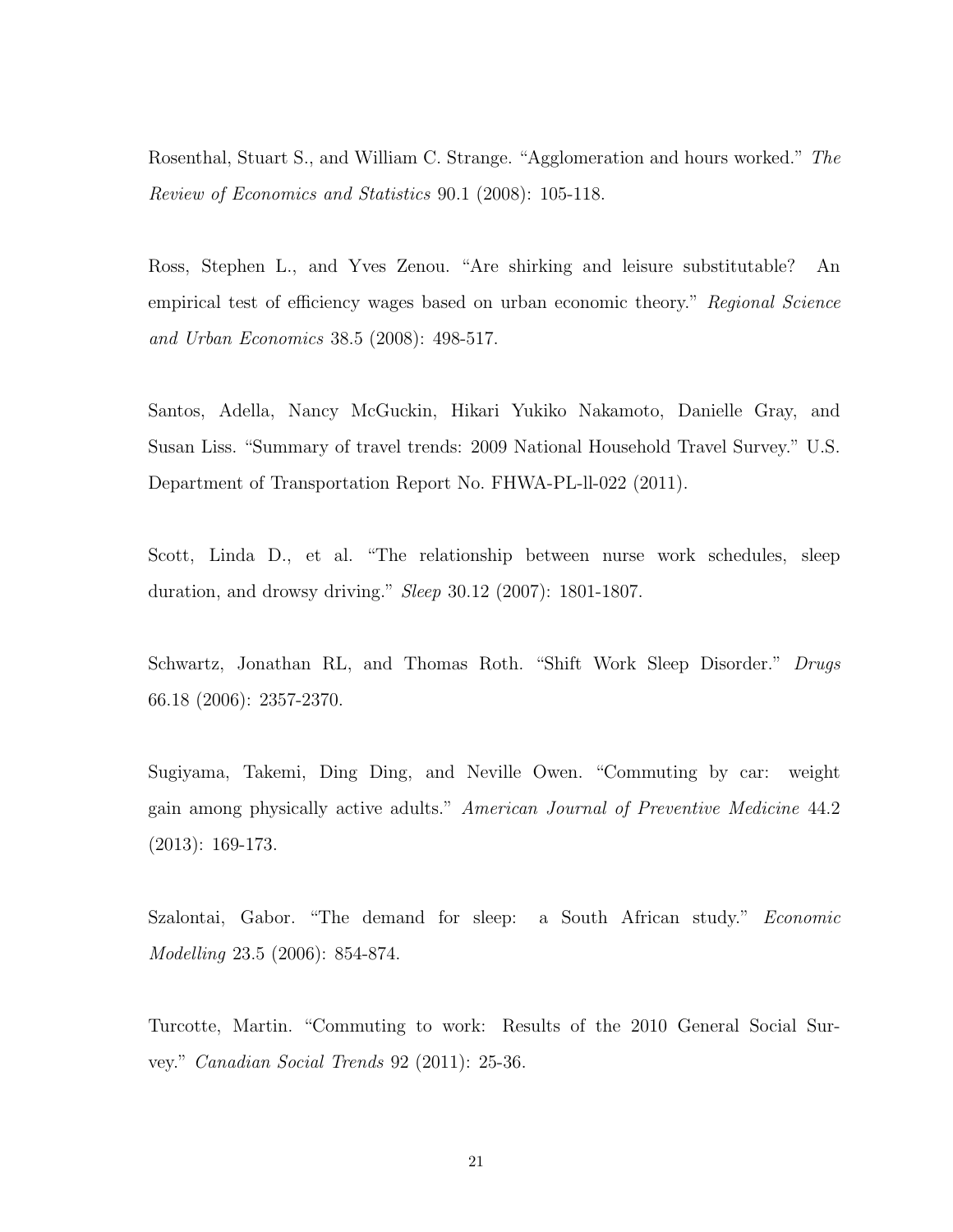Van Ommeren, Jos N., and Eva Gutirrez-i-Puigarnau. "Are workers with a long commute less productive? An empirical analysis of absenteeism." Regional Science and Urban Economics 41.1 (2011): 1-8.

Van Ommeren, Jos, and Piet Rietveld. "The commuting time paradox." Journal of Urban Economics 58.3 (2005): 437-454.

White, Michelle J. "Sex differences in urban commuting patterns." The American Economic Review 76.2 (1986): 368-372.

Williamson, Ann, et al. "The link between fatigue and safety." Accident Analysis & Prevention 43.2 (2011): 498-515.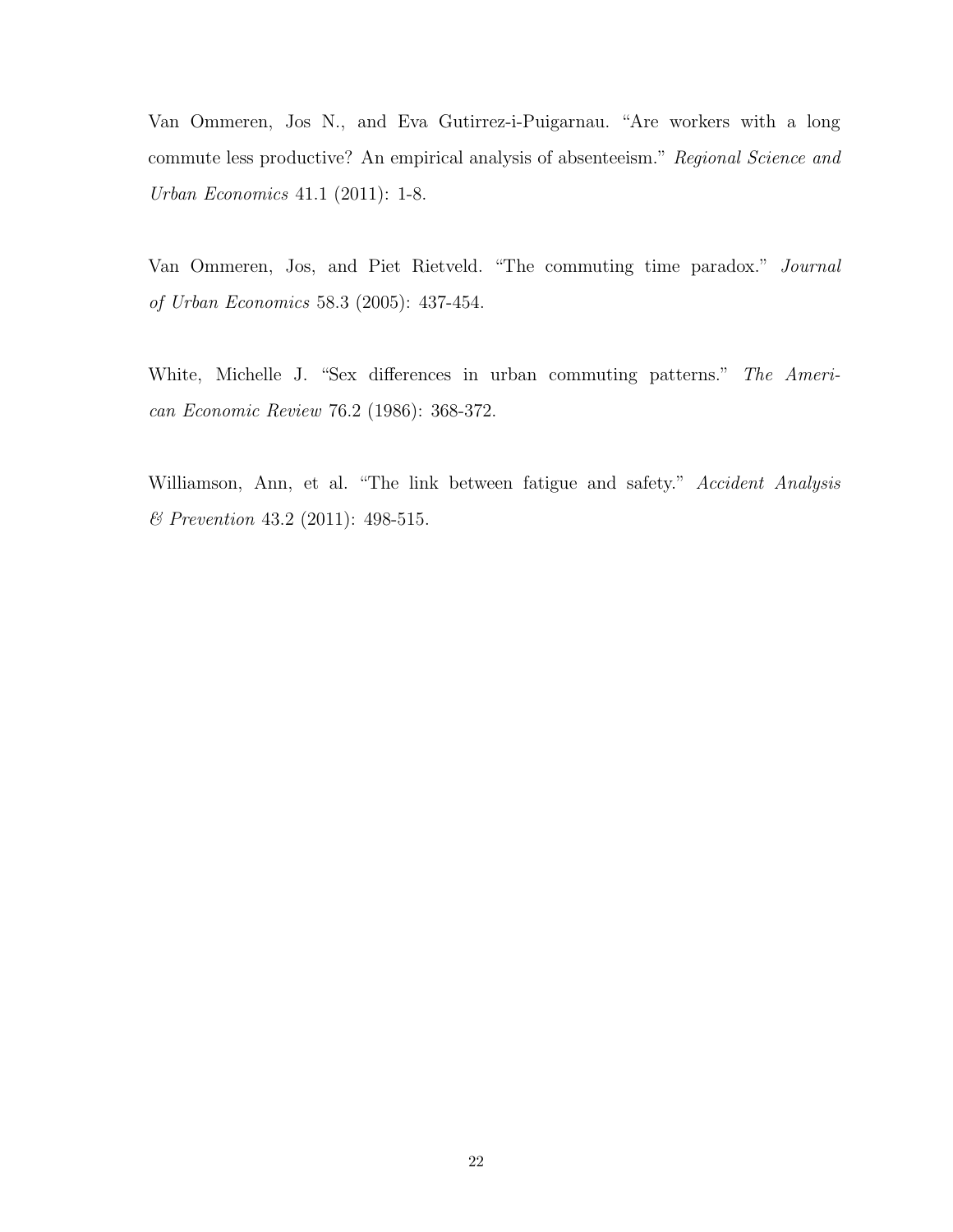

Figure 1: Distribution of responses of employed persons to the survey question "On average, how many hours of sleep do you get in a 24-hour period? Think about the time you actually spend sleeping or napping, not just the amount of sleep you think you should get."  $N = 56150$  respondents, with sample mean and standard deviation of 6.892 and 1.227 hours, respectively.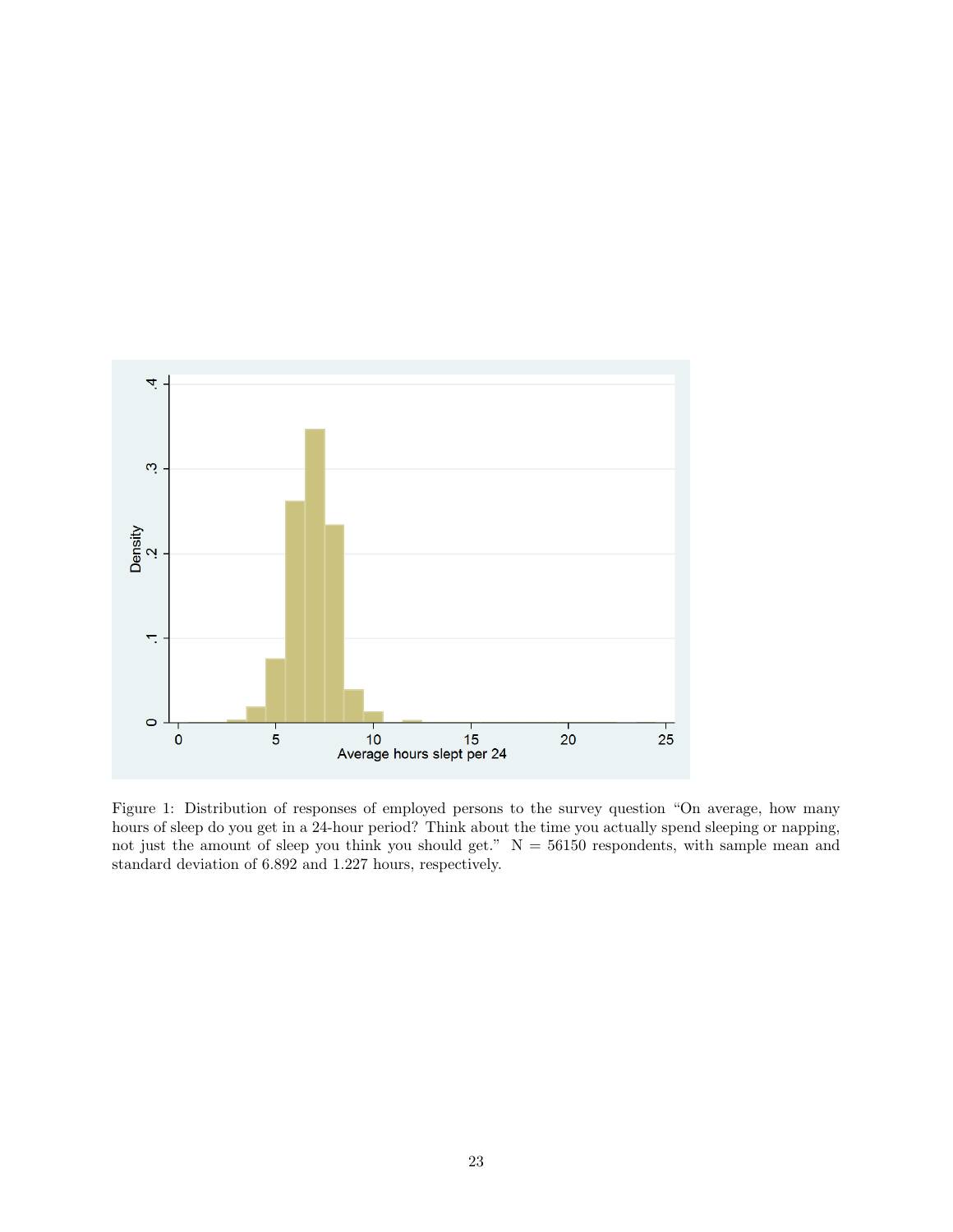

Figure 2: Distribution of responses of employed persons to the survey question "During the past 30 days, for about how many days did you find yourself unintentionally falling asleep during the day?"  $N = 55557$ respondents, with sample mean and standard deviation of 1.787 and 4.996 days, respectively.



Figure 3: Distribution of responses of employed persons to the survey question "During the past 30 days, for about how many days have you felt you did not get enough rest or sleep?"  $N = 535219$  respondents, with sample mean and standard deviation of 8.612 and 9.836 days, respectively.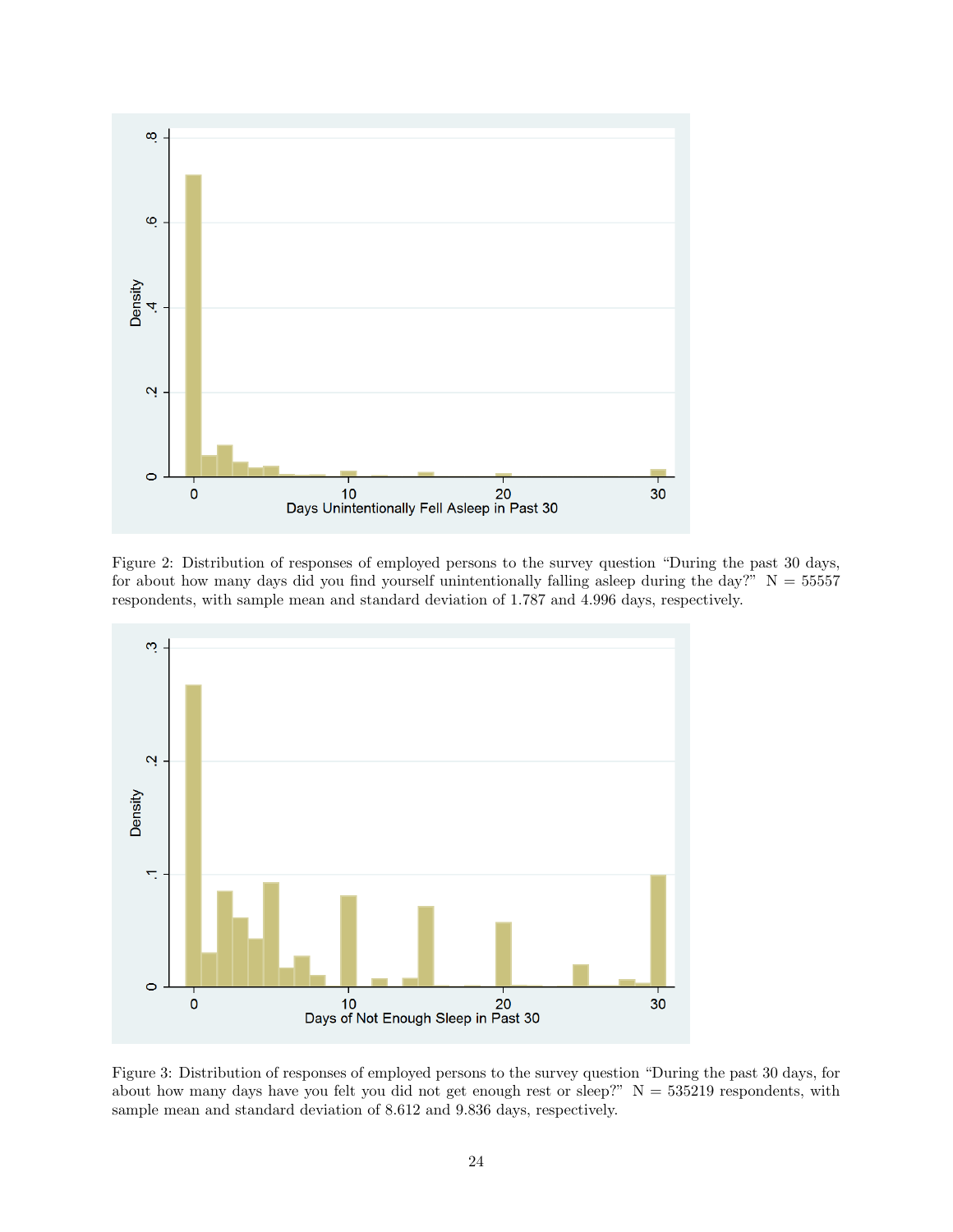|             | Number of Employed Respondents |       |          |                  |       |  |  |
|-------------|--------------------------------|-------|----------|------------------|-------|--|--|
| State       | 2009                           | 2010  | 2011     | 2012             | Total |  |  |
| Alaska      | 0                              | 0     | 1623     | 2105             | 3728  |  |  |
| Arkansas    | 0                              | 1275  | O        | $\left( \right)$ | 1275  |  |  |
| Connecticut | 0                              | 2919  | 0        | 0                | 2919  |  |  |
| Delaware    | 0                              | 1837  | 0        | 0                | 1837  |  |  |
| D.C.        | 0                              | 1728  | O        | 0                | 1728  |  |  |
| Georgia     | 2360                           |       | 0        | 0                | 2360  |  |  |
| Hawaii      | 2735                           | 2605  | ∩        | 0                | 5340  |  |  |
| Illinois    | 2462                           | 0     | O        | $\Omega$         | 2462  |  |  |
| Kansas      |                                | 0     | 0        | 2537             | 2537  |  |  |
| Louisiana   | 3402                           | O     | $\Omega$ | 0                | 3402  |  |  |
| Minnesota   | 2577                           | 4457  | 7319     | 0                | 14353 |  |  |
| Missouri    | $\Omega$                       | 1966  | $\Omega$ |                  | 1966  |  |  |
| Nevada      | 0                              | 1453  | ∩        | 1732             | 3185  |  |  |
| Oregon      | 0                              | 1617  | $\Omega$ | 1685             | 3302  |  |  |
| Tennessee   | 0                              | 0     | 1832     | 0                | 1832  |  |  |
| Wyoming     | 2507                           | 0     | ∩        | 0                | 2507  |  |  |
| Total       | 16043                          | 19857 | 10774    | 8059             | 54733 |  |  |

Table 1: State Participation in the BRFSS Sleep Module

Number of respondents to the BRFSS sleep module questions that reported being employed for wages at the time of the survey, by state and year. Zero responses reflect years for which states opted not to participate in the sleep module. States not listed did not participate in the module in any of the years. Puerto Rico participated in 2012, but is not included in the analysis.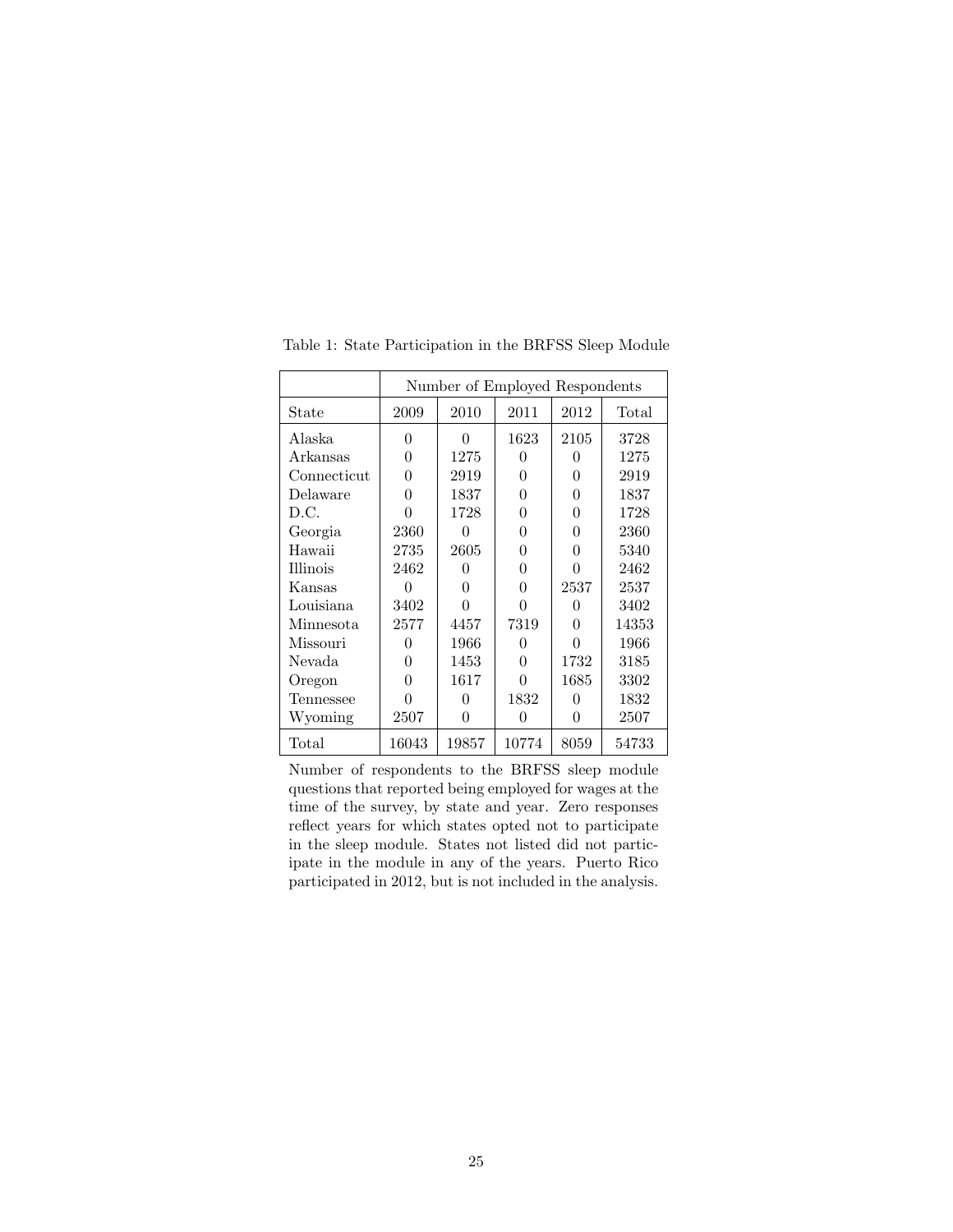|                                             |           | Workers   | Non-Workers |           |  |
|---------------------------------------------|-----------|-----------|-------------|-----------|--|
|                                             | Mean      | Std. Dev. | Mean        | Std. Dev. |  |
| Sleep Module, 2009-2012                     |           |           |             |           |  |
| Daily commute time (mins.)                  | 47.21     | 8.11      | 46.91       | 8.09      |  |
| % Early commuters                           | 4.45      | 2.21      | 4.60        | 2.19      |  |
| % Late commuters                            | 23.55     | 3.43      | 23.61       | 3.52      |  |
| Weekly work hours                           | 38.42     | 1.31      | 38.39       | 1.32      |  |
| Population over age 16                      | 403484.61 | 589012.90 | 377421.41   | 582398.23 |  |
| Population density (per mile <sup>2</sup> ) | 945.66    | 1679.34   | 817.45      | 1552.24   |  |
| % Labor force participation                 | 67.08     | 5.41      | 65.73       | 5.72      |  |
| % Unemployment                              | 8.49      | 2.39      | 8.85        | 2.51      |  |
| N                                           |           | 47868     | 47165       |           |  |
| Core Sample, 2008-2010                      |           |           |             |           |  |
| Daily commute time (mins)                   | 48.00     | 9.58      | 47.77       | 9.22      |  |
| % Early commuters                           | 4.30      | 1.98      | 4.45        | 2.02      |  |
| % Late commuters                            | 23.49     | 3.51      | 23.54       | 3.51      |  |
| Weekly work hours                           | 38.46     | 1.25      | 38.43       | 1.24      |  |
| Population over age 16                      | 395640.77 | 734652.08 | 391640.39   | 769228.82 |  |
| Population density (per mile <sup>2</sup> ) | 943.95    | 3199.75   | 848.52      | 3081.98   |  |
| % Labor force participation                 | 65.10     | 6.10      | 63.80       | 6.56      |  |
| % Unemployment                              | 8.78      | 2.72      | 9.16        | 2.81      |  |
| N                                           |           | 486305    |             | 493115    |  |

Table 2: Summary Statistics for County-Level Variables

All variables are from the 2008-2012 American Community Survey. Each county is weighted by the number of corresponding observations in the BRFSS sample.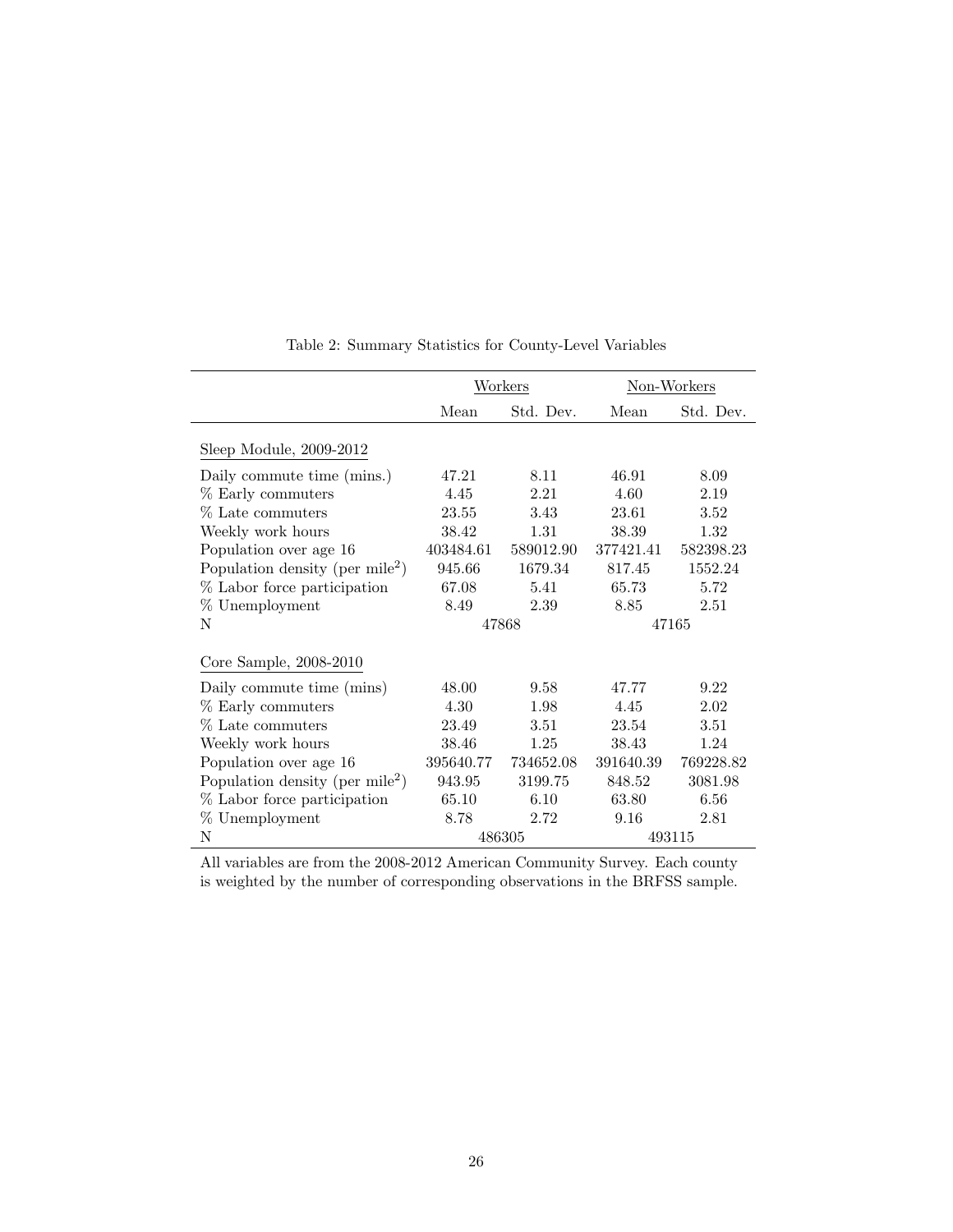| Variables          | Daily Comm. Time | % Early Comm. | % Late Comm. | Work Hours | Pop. Over 16 | Unem.    | $_{\rm LFP}$ |
|--------------------|------------------|---------------|--------------|------------|--------------|----------|--------------|
| Daily Commute Time | 1.000            |               |              |            |              |          |              |
| % Early Commuters  | 0.227            | $1.000\,$     |              |            |              |          |              |
| % Late Commuters   | $-0.164$         | $-0.242$      | 1.000        |            |              |          |              |
| Weekly Work Hours  | 0.227            | 0.274         | $-0.533$     | 1.000      |              |          |              |
| Pop. Over16        | 0.338            | $-0.109$      | 0.319        | $-0.027$   | 1.000        |          |              |
| Unemployment       | 0.201            | 0.070         | 0.354        | $-0.200$   | 0.157        | 1.000    |              |
| LFP                | 0.022            | $-0.313$      | 0.152        | $-0.005$   | 0.225        | $-0.421$ | 1.000        |
| Pop. Density       | 0.384            | $-0.341$      | 0.176        | 0.122      | 0.413        | 0.146    | 0.201        |

Table 3: Correlations of County-Level Variables

Each county is weighted by the number of corresponding observations in the BRFSS sleep module sample. Weighting by core sample observations <sup>g</sup>ives similar results.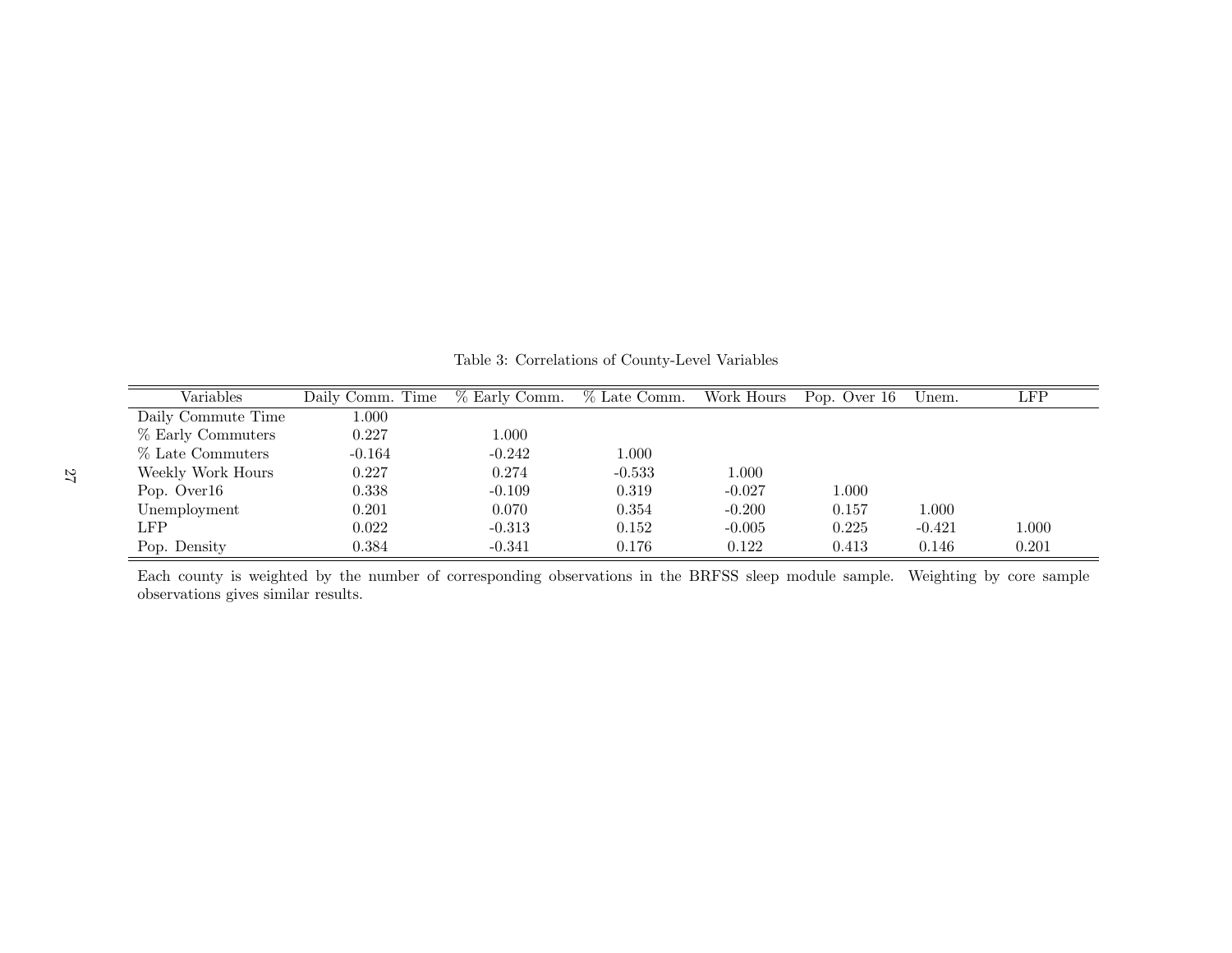|                                                                                |             | <b>Employees</b> | Non-Workers |  |  |  |  |
|--------------------------------------------------------------------------------|-------------|------------------|-------------|--|--|--|--|
| <i>Panel A:</i> OLS Regression<br>Dependent Variable: Minutes of Sleep Per Day |             |                  |             |  |  |  |  |
| Daily Commute Time                                                             | $-0.304***$ | $-0.223***$      | $-0.154$    |  |  |  |  |
|                                                                                | (0.094)     | (0.083)          | (0.108)     |  |  |  |  |
| % Early Commuters                                                              | $-0.756$    | $-0.402$         | $-0.685$    |  |  |  |  |
|                                                                                | (0.511)     | (0.251)          | (0.753)     |  |  |  |  |
| % Late Commuters                                                               | $-0.457**$  | $-0.491**$       | 0.156       |  |  |  |  |
|                                                                                | (0.213)     | (0.194)          | (0.211)     |  |  |  |  |
| Weekly Work Hours                                                              | $-0.923*$   | $-1.809***$      | 0.963       |  |  |  |  |
|                                                                                | (0.498)     | (0.566)          | (0.657)     |  |  |  |  |
| State FE                                                                       |             |                  |             |  |  |  |  |
| Ν                                                                              | 47868       | 47868            | 47165       |  |  |  |  |

Panel B: Logit Regression

| Dependent Variable: 6 or Fewer Hours of Sleep Per Day |  |  |
|-------------------------------------------------------|--|--|
|-------------------------------------------------------|--|--|

| Daily Commute Time | $1.006**$            | 1.002                 | 1.004            |
|--------------------|----------------------|-----------------------|------------------|
|                    | (0.003)<br>$1.036**$ | (0.002)<br>$1.028***$ | (0.003)<br>1.024 |
| % Early Commuters  | (0.014)              | (0.007)               | (0.020)          |
| % Late Commuters   | $1.011**$            | $1.010*$              | 0.998            |
|                    | (0.005)              | (0.005)               | (0.006)          |
| Weekly Work Hours  | $1.027**$<br>(0.014) | 1.025<br>(0.017)      | 0.984<br>(0.021) |
| State FE           |                      |                       |                  |
| N                  | 47868                | 47868                 | 47165            |

Sample is pooled over all observations from the BRFSS sleep module from 2009 to 2012. All regressions include individual-level controls for month of the survey, marital status, education, sex, race, the presence of one, two, or three or more children in the household, and intervals for income and age, as well as county-level controls for population, population density, labor force participation, and unemployment. "Employees" were employed for wages and "Non-Workers" were not employed at the time of the survey. Standard errors are clustered by county. Coefficients in Panel B are exponentiated for ease of interpretation.

\*: Significant at 10%.

\*\*: Significant at 5%.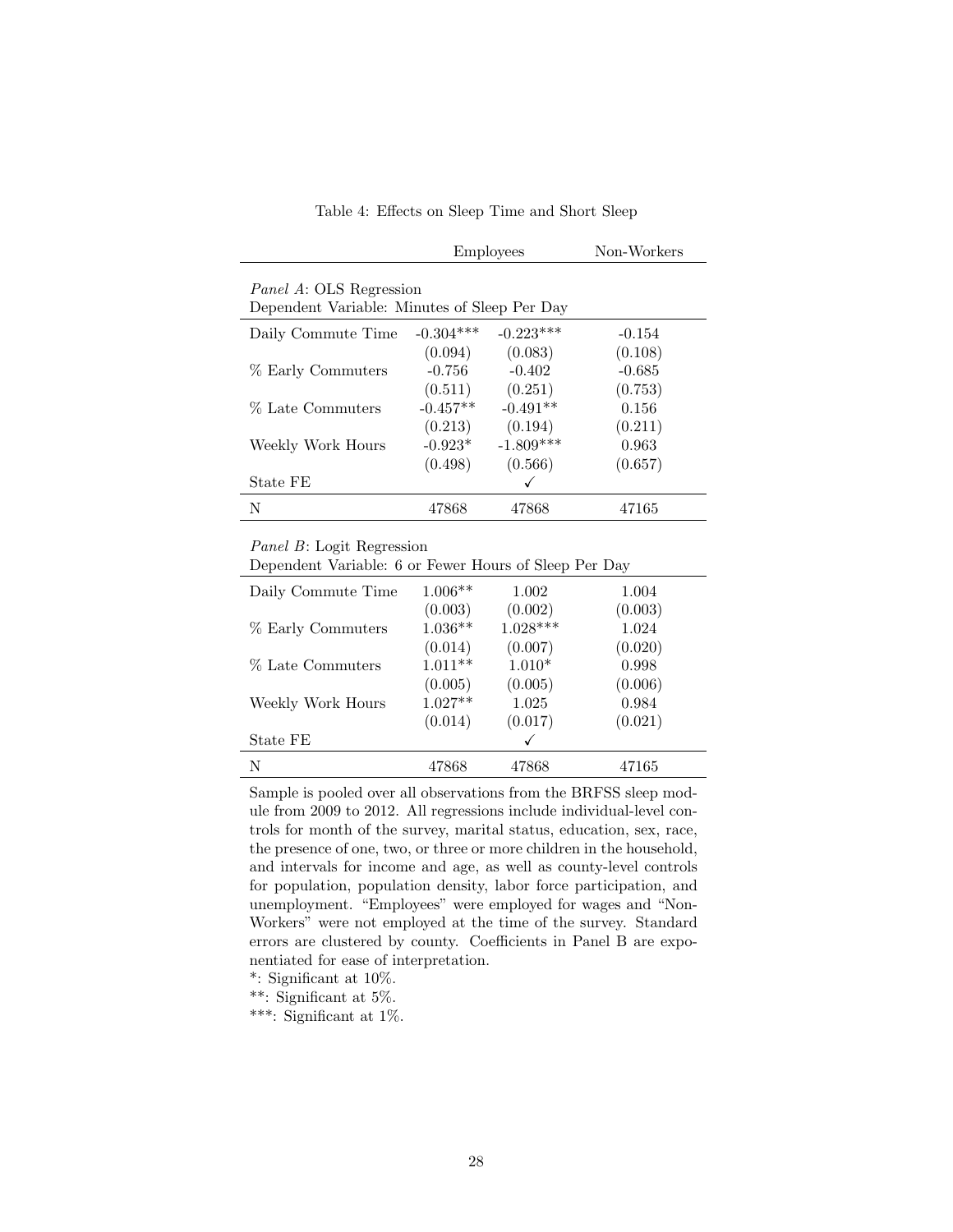| Table 5: Effects on Falling Asleep During the Day and While Driving |  |  |  |  |
|---------------------------------------------------------------------|--|--|--|--|
|                                                                     |  |  |  |  |

|                                                                                                      |            | Non-Workers |            |            |         |  |
|------------------------------------------------------------------------------------------------------|------------|-------------|------------|------------|---------|--|
| <i>Panel A</i> : Logit Regression<br>Dependent Variable: Unintentionally Fell Asleep In Past 30 Days |            |             |            |            |         |  |
| Daily Commute Time                                                                                   | $1.006***$ | $1.005**$   | $1.005***$ | $1.004**$  | 1.000   |  |
|                                                                                                      | (0.002)    | (0.002)     | (0.002)    | (0.002)    | (0.002) |  |
| % Early Commuters                                                                                    | $1.023**$  | $1.015**$   | $1.020**$  | $1.013**$  | 0.999   |  |
|                                                                                                      | (0.011)    | (0.006)     | (0.010)    | (0.006)    | (0.006) |  |
| % Late Commuters                                                                                     | 1.006      | $1.013***$  | 1.004      | $1.011**$  | 1.005   |  |
|                                                                                                      | (0.005)    | (0.005)     | (0.005)    | (0.005)    | (0.005) |  |
| Weekly Work Hours                                                                                    | $1.031**$  | $1.034*$    | $1.027**$  | 1.027      | 1.012   |  |
|                                                                                                      | (0.014)    | (0.018)     | (0.013)    | (0.017)    | (0.011) |  |
| Daily Sleep Time                                                                                     |            |             | $0.996***$ | $0.996***$ |         |  |
|                                                                                                      |            |             |            | (0.000)    | (0.000) |  |
| State FE                                                                                             |            | ✓           |            | ✓          |         |  |
| N                                                                                                    | 47868      | 47868       | 47868      | 47868      | 47165   |  |

#### Panel B: Logit Regression

Dependent Variable: Fell Asleep While Driving In Past 30 Days

| Daily Commute Time | $1.009*$  | 1.007        | 1.007      | 1.006        | 1.007   |
|--------------------|-----------|--------------|------------|--------------|---------|
|                    | (0.005)   | (0.005)      | (0.005)    | (0.005)      | (0.007) |
| % Early Commuters  | $1.043**$ | 1.017        | $1.038*$   | 1.013        | 1.029   |
|                    | (0.022)   | (0.017)      | (0.020)    | (0.017)      | (0.022) |
| % Late Commuters   | 0.993     | 1.005        | 0.989      | 1.001        | 1.009   |
|                    | (0.011)   | (0.013)      | (0.011)    | (0.013)      | (0.017) |
| Weekly Work Hours  | 1.003     | 1.022        | 0.996      | 1.011        | 1.059   |
|                    | (0.031)   | (0.034)      | (0.030)    | (0.034)      | (0.042) |
| Daily Sleep Time   |           |              | $0.994***$ | $0.994***$   |         |
|                    |           |              | (0.000)    | (0.000)      |         |
| State FE           |           | $\checkmark$ |            | $\checkmark$ |         |
| N                  | 47323     | 47323        | 47323      | 47323        | 44040   |

Sample is pooled over all observations from the BRFSS sleep module from 2009 to 2012. All regressions include individual-level controls for month of the survey, marital status, education, sex, race, the presence of one, two, or three or more children in the household, and intervals for income and age, as well as county-level controls for population, population density, labor force participation, and unemployment. "Employees" were employed for wages and "Non-Workers" were not employed at the time of the survey. Standard errors are clustered by county. Coefficients are exponentiated for ease of interpretation.

\*: Significant at 10%.

\*\*: Significant at 5%.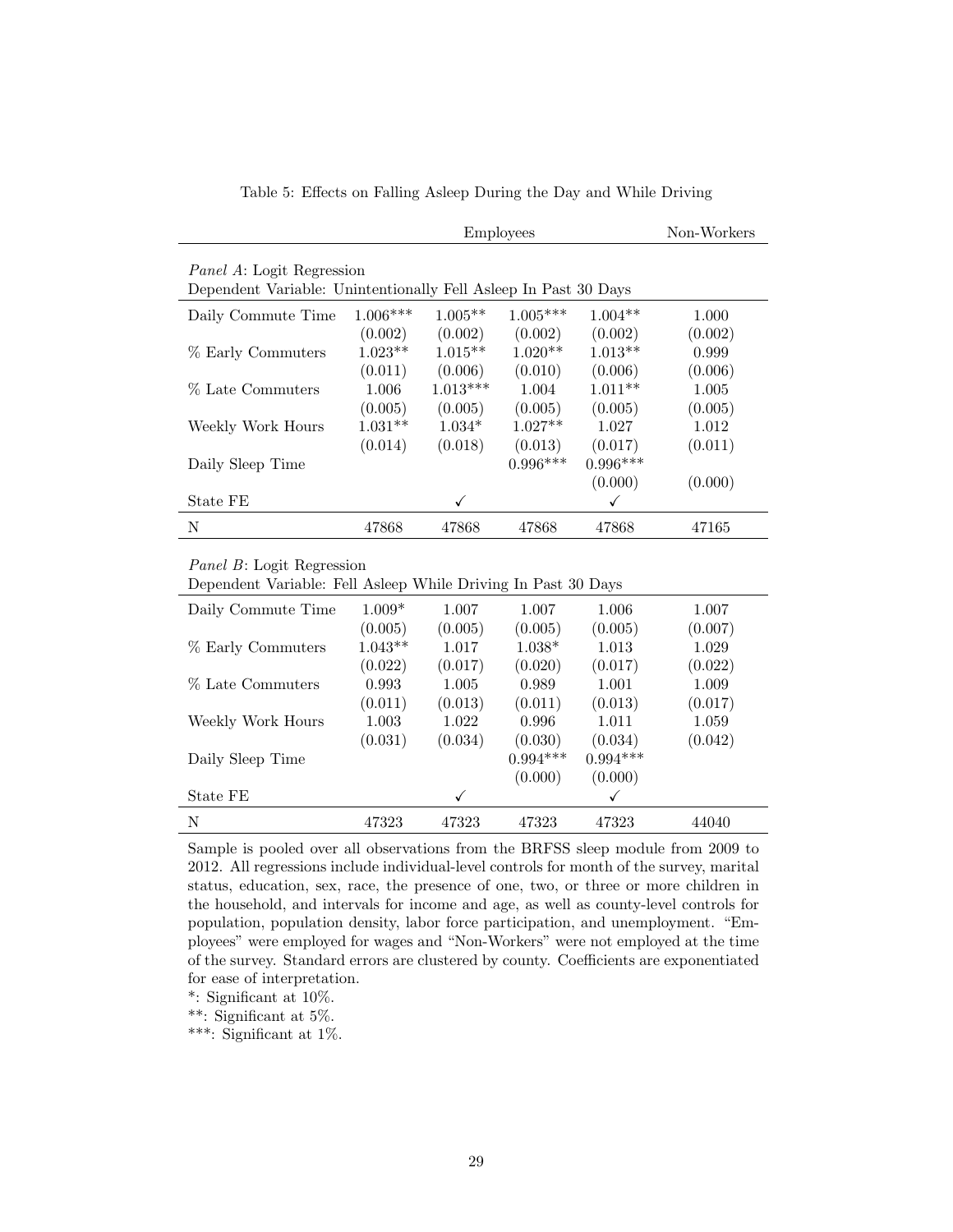Logit Regression

Dependent Variable:  $> 0$  Days of Not Enough Sleep in Past 30

|                    |            | <b>Employees</b> | Non-Workers |
|--------------------|------------|------------------|-------------|
| Daily Commute Time | $1.002***$ | $1.004***$       | $1.002***$  |
|                    | (0.001)    | (0.001)          | (0.001)     |
| % Early Commuters  | 1.002      | 0.997            | 0.995       |
|                    | (0.004)    | (0.003)          | (0.003)     |
| % Late Commuters   | $1.010***$ | 1.003            | $1.007***$  |
|                    | (0.002)    | (0.002)          | (0.002)     |
| Weekly Work Hours  | $0.984**$  | $0.978***$       | $0.984***$  |
|                    | (0.006)    | (0.005)          | (0.005)     |
| State FE           |            |                  |             |
| N                  | 481174     | 481174           | 482131      |

Sample is pooled over all observations from the BRFSS core survey from 2008 to 2010. All regressions include individual-level controls for month of the survey, marital status, education, sex, race, the presence of one, two, or three or more children in the household, and intervals for income and age, as well as county-level controls for population, population density, labor force participation, and unemployment. "Employees" were employed for wages and "Non-Workers" were not employed at the time of the survey. Standard errors are clustered by county. Coefficients are exponentiated for ease of interpretation.

\*: Significant at 10%.

\*\*: Significant at 5%.